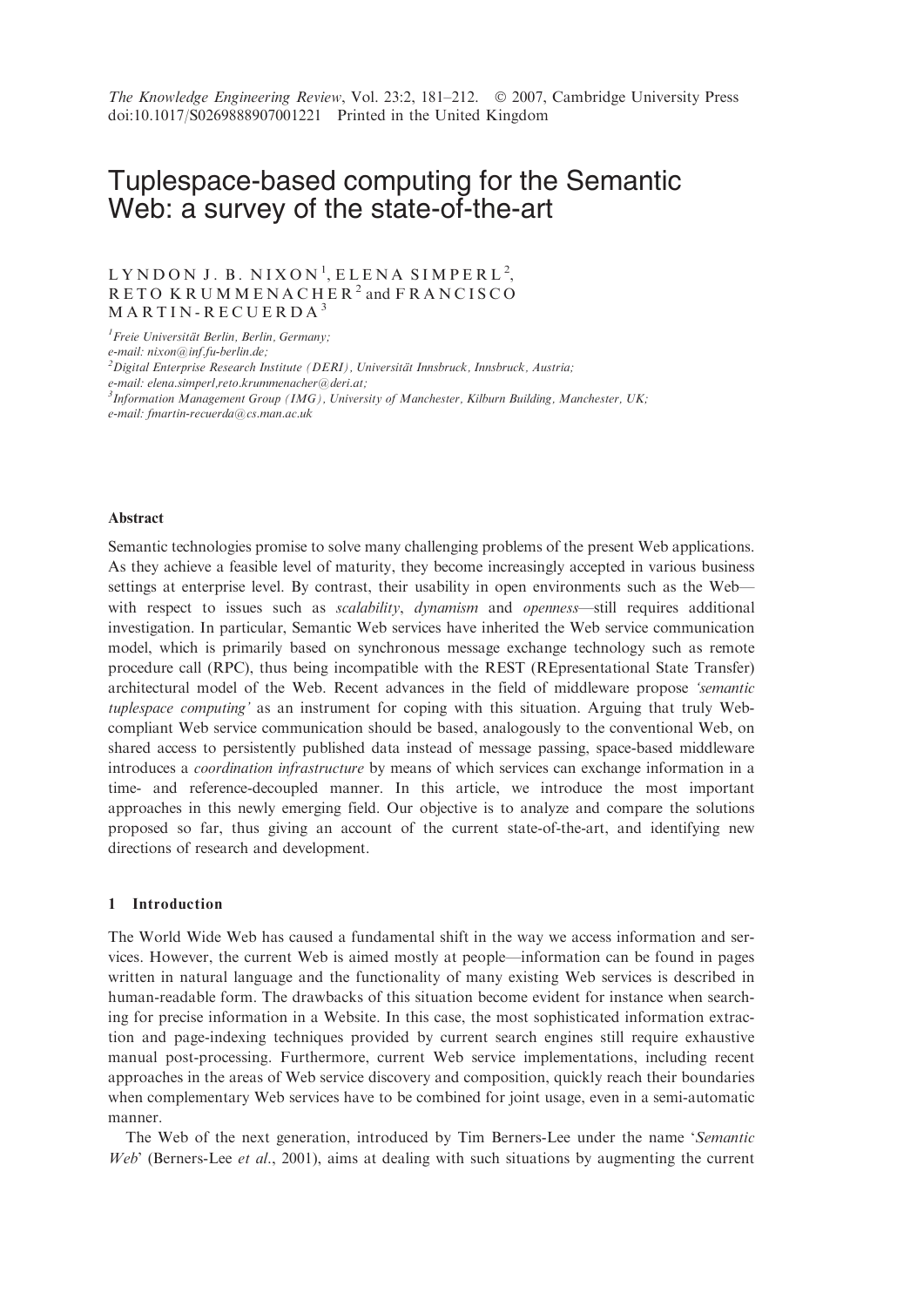Web information space with formalized knowledge and structured data, which can be processed by semantics-aware Web services (Lara *et al.*, 2003). The Semantic Web promises to solve many challenging and cost-intensive problems of the current generation of Web applications. Ontologies, formalized by the use of Web-suitable representation languages, are shared and reused across platforms in order to allow these to handle the large amounts of heterogeneous data on the Web. Semantic Web services use ontologies and reasoning so as to enable a more flexible or even fully automated cooperation between disparate Web applications.

Current research achievements towards the realization of these revolutionary ideas provide the core building blocks for developing semantic applications in closed environments such as companies' Intranets. This applies for both the knowledge representation and the Web services field, as stated in a study of the Gartner Group on emerging technologies published in July 2006<sup>1</sup>. According to their analysis, the *corporate Semantic Web* is estimated to be a technology trigger, while Web services for organization-internal usage have already reached a feasible level of maturity. In contrast, Web-related aspects—including major concerns such as *scalability*, *dynamism* and openness—need further investigation before these technologies can be successfully used on the Web. Recent advances in the area of middleware propose *'semantic tuplespace computing'* as an instrument for coping with this situation.

Arguing that truly Web-compliant Web service communication should be based, analogously to the conventional Web, on shared access to persistently published data instead of message passing, approaches in the aforementioned field introduce a communication/coordination infrastructure by means of which services can exchange information in a time- and reference-decoupled manner through a shared virtual data space. This space will be 'semantics-aware', that is, it will also provide functionality for the coordination of and interaction with semantic data such as an appropriate coordination model and implicit reasoning and semantic querying support. Spaces have application to the Web in that they realize global places where information can be published and *persistently stored*. They have advantages over the standard client-server model in cases of concurrent processing of published information from heterogeneous sources. This has been successfully demonstrated by a wide range of space-based systems applied to solve communication and coordination issues in areas such as open distributed systems, workflow execution, XML middleware and self-organization (Ciancarini et al., 1996; Cabri et al., 2000; Ciancarini et al., 2003). All of these areas are relevant to Web-based, and implicitly to Semantic Web–based, systems.

In this article, we provide an overview of this newly emerging research field. Our objective is to compare and classify the solutions proposed so far, thus giving an account of the current state-ofthe-art, and identifying new directions of research and development. Section 2 introduces the notion of tuplespace computing and presents several extensions to classical Linda-based systems that motivate the use of semantically enriched tuplespaces in the context of the Semantic Web and Semantic Web services. Sections 3–6 elaborate on the most representative approaches applying tuplespaces as a middleware for application integration and inter-process communication on the Semantic Web. Building upon the results of this analysis, we introduce a framework for structuring and classifying this field, which we term *semantic tuplespace computing*, and align the enumerated systems to the associated criteria. In doing so, we are able to determine the commonalities and differences among the studied approaches, thus identifying the core concepts of this young research field and directions for further research and development (Section 7). Section 8 concludes the article with a discussion of the results of our comparative study and its implications.

### 2 Background knowledge

Coordination in computer systems refers to models, formalisms and mechanisms for describing concurrent and distributed computation (Papadopoulos & Arbab, 1998). Although parallel computing

<sup>1</sup> [http://www.gartner.com/.](http://www.gartner.com/)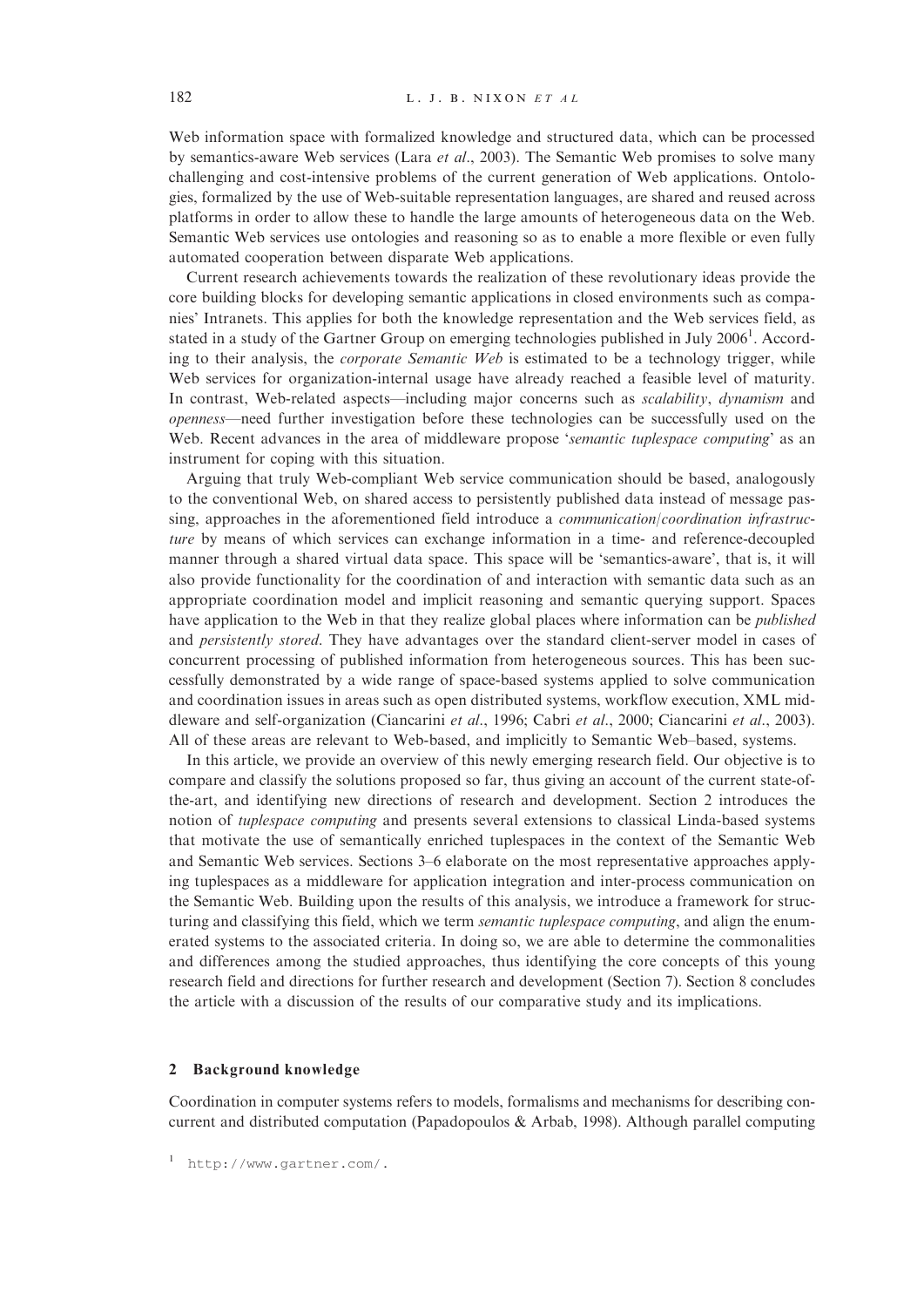can make much more computation power available and produce significant performance improvements, it raises the problem of coordinating the activities of a large number of concurrently active processes. This has led to the design and implementation of coordination models that seek to formally define how dependencies between parallel activities shall be handled.

In Gelernter & Carriero (1992), coordination is defined as 'the process of building programs by gluing together active pieces'. Here, the focus is given to the integration of heterogeneous components communicating through different concurrent processes as to produce a virtually unified application, which operates like a single system, abstracted from its distribution, parallelism and internal heterogeneities.

The first coordination language was Linda. Linda has its origins in parallel computing, and was developed as a means to inject the capability of concurrent programming into sequential programming languages (Gelernter, 1985). It consists of coordination operations (the coordination primitives) and a shared data space (the tuplespace), which contains data (the tuples).

The tuplespace is a shared data space that acts as an associative memory for a group of agents or clients. The coordination primitives are a small, yet elegant, set of operations that permit agents to emit a tuple into the tuplespace (operation out) or associatively retrieve tuples from the tuplespace, either removing those tuples from the space (operation in) or preserving the retrieved tuples in the space (operation rd). A tuple is an ordered list of typed *fields*. Retrieval is governed by an associative matching technique: tuples are matched against a tuple template specifying the values or the types of a subset of the tuple fields. A match occurs when the template and the tuple are of the same length, the field types are the same, and the values of constant fields are identical. Both retrieval operations are blocking, that is, they return a result only when a matching tuple is found. In this way, Linda combines synchronization and communication in an extremely simple model with a high level of abstraction.

The following features of Linda have been mentioned as attractive for programming open distributed applications (Rossi et al., 2001):

- \* It decouples the interacting processes both in reference and in time. In other words, the producer of a tuple and the consumer of that tuple do not need to know one another's address or exist concurrently.
- \* Linda permits associative addressing. This means that data are accessed in terms of what kind of data are requested, rather than which specific data are referenced.
- \* Linda supports asynchrony and concurrency as an intrinsic part of the tuplespace abstraction.
- It separates the coordination implementation from characteristics of the host platform or programming language.

Linda-based tuplespace systems have been realized in a number of platform implementations. We mention here only some of the principal platforms that have found usage in various coordination projects.

Sun's JavaSpaces is a precursor to the Jini technology, providing a communication middleware for Java (Freeman et al., 1999). It realizes an object-oriented version of the Linda model in which tuples encapsulate Java objects, and matching takes into account Java typing, code mobility, reflection and embedded security. It supports distributed caching, publish-subscribe, transactions and load balancing.

IBM's TSpaces is a small footprint Java implementation of a tuplespace server (Wyckoff et al., 1998). While comparable to JavaSpaces, TSpaces adds more advanced operator and database functionality so that it can support more complex applications. Besides the extended set of coordination primitives, new operators can be added dynamically. A data management layer provides features similar to relational database systems; it uses indexes for efficient data retrieval and supports queries richer than Linda template matching.

More recently, GigaSpaces, an extension of JavaSpaces, was established to support a tuplespace-based architecture where clients communicate over a Grid network [GigaSpaces(TM)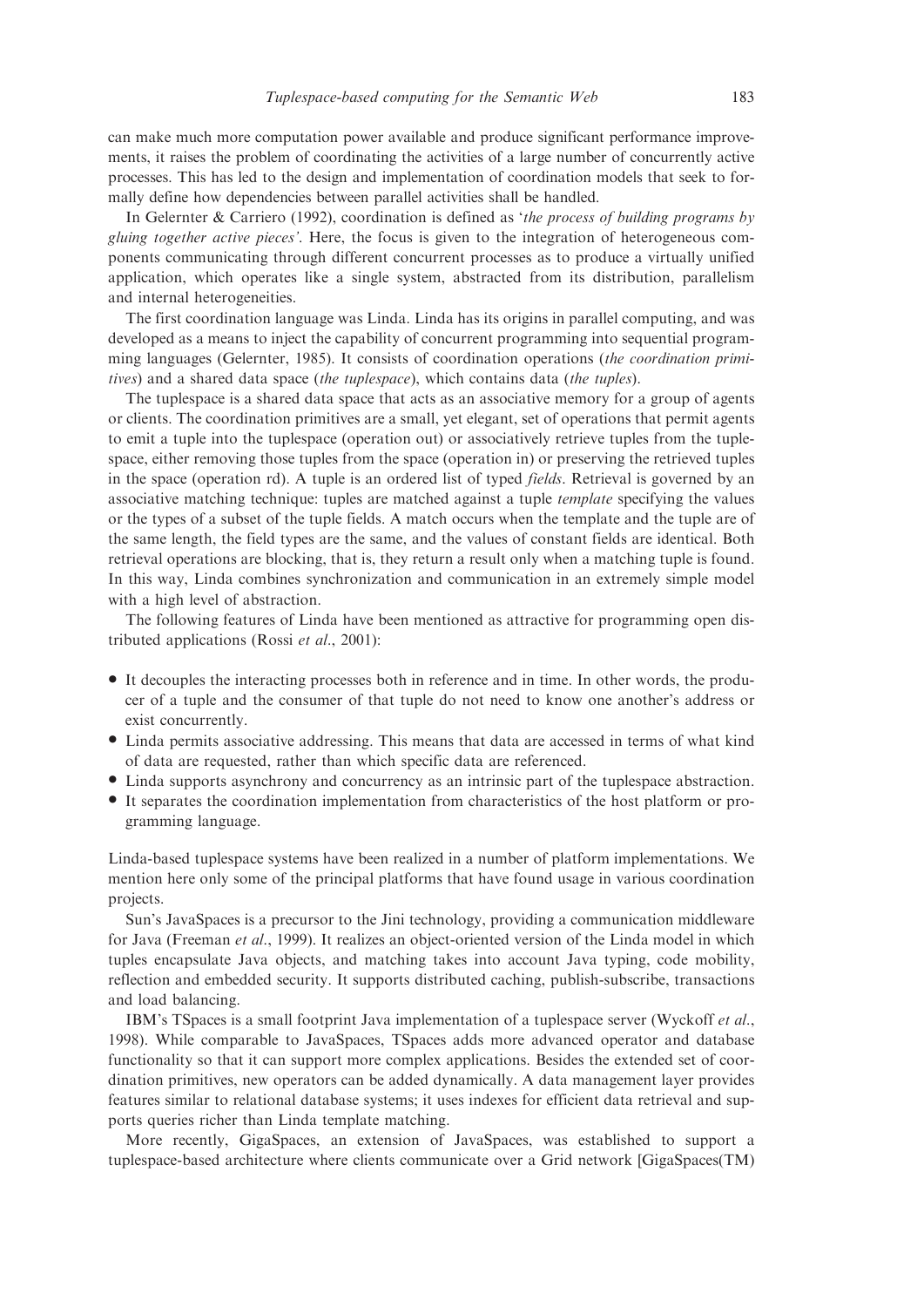Technologies Ltd., 2002]. It aims at combining and integrating distributed caching (Data Grid), content-based distributed messaging (Message Grid) and parallel processing (Processing Grid).

These platforms have tended to extend the simple core Linda model in order to increase the expressiveness of the coordination language. For the fulfilment of the tasks for which these platforms are intended, Linda has proven—in its original form—to be insufficient. The aforementioned platforms have, however, also demonstrated that Linda can be extended in particular ways to support new functionalities beyond those it was originally conceived for. We focus on the requirements raised by coordination over open distributed systems, particularly the Web as the most significant representative of such systems at present.

#### 2.1 Coordination in open distributed systems and the Web

Linda was originally conceived for enabling parallel processing in centralized and closed computer network environments. However, the growing importance of open networks combined with the need for concurrency that tuplespaces provide requires the coordination model of Linda to be rethought.

For a Linda implementation, the key difference between open and closed systems is the dynamism that is implied by the former. In an open system clients can join and leave at will, while in a closed system the participating clients are fixed at start-up and do not change. Hence, it is more complex to optimize the coordination between clients as the system cannot know in advance which clients will use the space or which characteristics the active clients have. For example, clients may not necessarily agree in advance on shared models and types for the data placed in tuples. It may become the task of the middleware to (partially) resolve such heterogeneities. For open distributed Linda systems, these twin issues of dynamism and heterogeneity need to be taken into account and are furthermore tightly related to the problem of scalability.

Perhaps, the ultimate open distributed system at present is the World Wide Web. The increased usage of the Web as communication channel for computer systems has led to a growth in the research of Web-style middleware, culminating in the present efforts in the field of Web services.

The Web builds on the principle that data are stored on Web servers that are connected to the global network and accessible by a unique address, known as URL. The principles of interaction have been formalized in the REST model (REpresentational State Transfer) (Fielding, 2000). The standard Web interaction model runs over HTTP, with the commands GET, POST, PUT and DELETE. The parameters for the interaction are passed in the URL or as part of the HTTP message body. Generally, the interaction involves the publication of some data at some URL and then the reading of that data by other clients who know the URL of the published data.

Web services provide standardized descriptions and interfaces as the bases for the execution of programmatic components across the Web. They communicate as a general rule by message exchange, for example, using Simple Object Access Protocol (SOAP) over HTTP. A client wishing to interact with a service forms a message conforming to the description and interface supported by that service and sends it by an appropriate protocol to the service endpoint (e.g. to an URL over HTTP).

However, this message-based interaction pattern requires point-to-point communication and hence breaks if one of the parties becomes unavailable. Furthermore, once a message is delivered, there is not necessarily any retrievable representation of that message available to the communicating partners. Thus, if a set of messages fails, it is not guaranteed that the related messages can be traced back and interpreted.

For any situation that is more complex than a single client executing a single operation on a single Web service, coordination becomes necessary. Typically, a sequence of operations (potentially belonging to different Web services) must be executed in a particular order for a certain goal to be resolvable. The required sequence is usually referred to as conversation. The problem is how Web services can make the clients aware of which conversations they support to achieve a particular goal. This is further complicated when interactions involve several services, each of which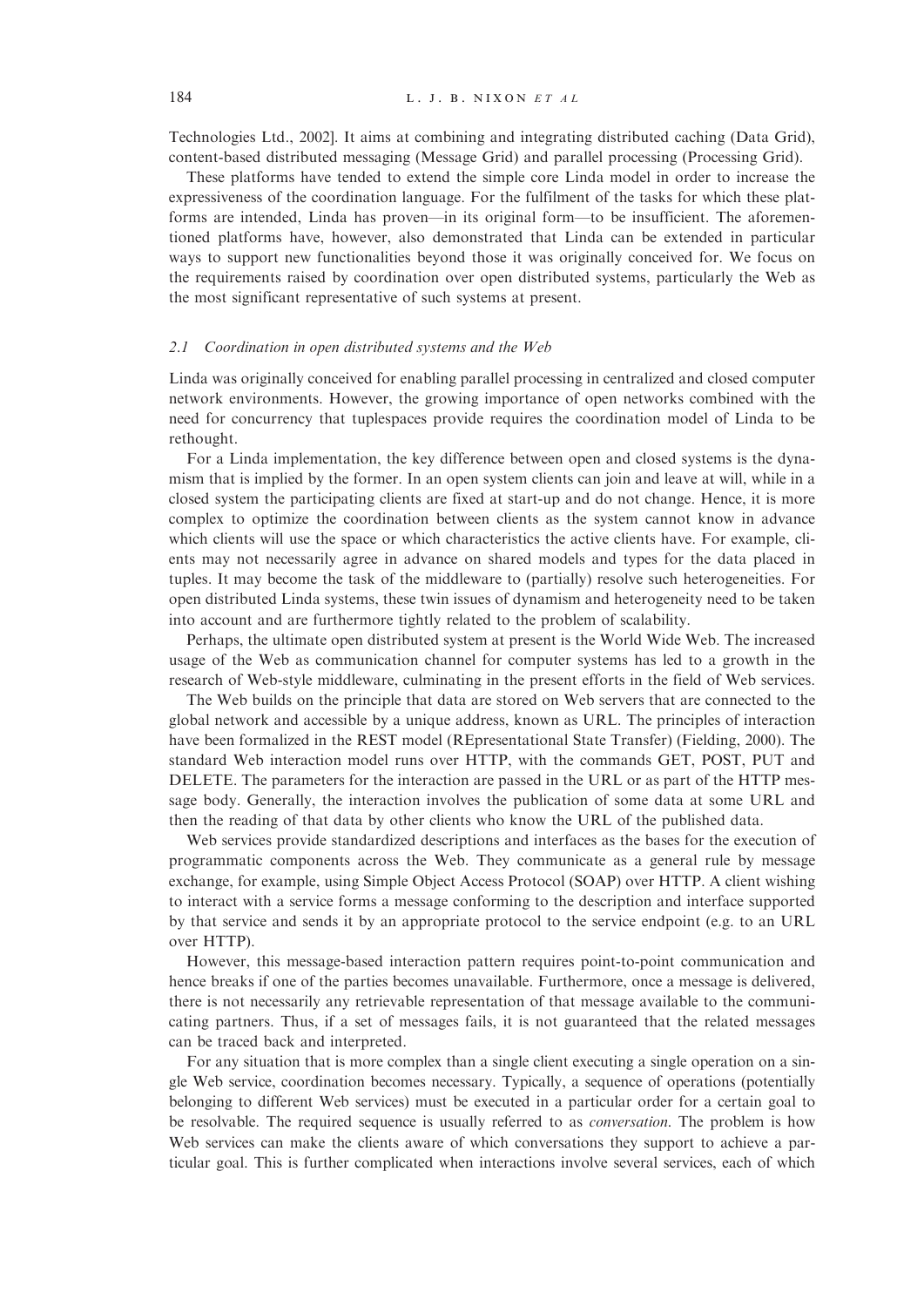#### Table 1 Example Web services for a publication-based approach

| BaseformService: Returns the lemmatized (base) form of the input word                                                                                                                                                                                                                    |
|------------------------------------------------------------------------------------------------------------------------------------------------------------------------------------------------------------------------------------------------------------------------------------------|
| http://wortschatz.uni-leipzig.de:8100/axis/services/Baseform?wsdl                                                                                                                                                                                                                        |
| SentencesService: Returns sample sentences containing the input word                                                                                                                                                                                                                     |
| http://wortschatz.uni-leipzig.de:8100/axis/services/Sentences?wsdl                                                                                                                                                                                                                       |
| SynonymsService: Thesaurus which returns synonyms of the input word                                                                                                                                                                                                                      |
| http://wortschatz.uni-leipzig.de:8100/axis/services/Synonyms?wsdl                                                                                                                                                                                                                        |
| RightCollocationFinderService: Returns linguistic collocations that occur to the right of the given input<br>word                                                                                                                                                                        |
| http://wortschatz.uni-leipzig.de:8100/axis/services/RightCollocationFinder?wsdl                                                                                                                                                                                                          |
| LeftCollocationFinderService: Returns linguistic collocations that occur to the left of the given input word<br>http://wortschatz.uni-leipzig.de:8100/axis/services/LeftCollocationFinder?wsdl<br>toi-wetter: The weather service of T-Online<br>http://wetter.t-online.de/soap.php?wsdl |
|                                                                                                                                                                                                                                                                                          |

supporting a differently specified conversation. Hence, coordination is typically implemented in a middleware stack, which takes over the responsibility for mediating between the interacting services.

In the Web services standard stack, a number of initiatives look at languages and models to express the coordination between services. WS-coordination, for example, is a meta-framework for implementing specific coordination protocols (Cabrera et al., 2002). It supports the following features:

- \* Passing of unique identifiers between interacting parties to ensure message routing between conversations.
- \* Registering Web services that participate in a given conversation.
- \* Informing a protocol handler which role it plays in a conversation (such as master and slave).

The developed coordination protocols define a set of rules for the conversation between the coordinator and the conversation's participants. For WS-coordination to operate, all potential participants must agree on who will be the coordinator. Distributed coordination is also supported, that is, rather than having a single coordinator, each service can interact with its own coordinator, and the individual coordinators must coordinate among themselves. However, WS-coordination does not define how the coordination protocol itself is described. Furthermore, the Web services architecture does not include a dedicated component for carrying out the interactions between services using the coordination protocol. These components must exist somewhere outside of the Web services and be somehow discovered by all services that wish to participate in a conversation.

Web services could better communicate using the traditional publication-based communication paradigm of the Web, which allows the interactions between services to be decoupled in time and reference (Krummenacher et al., 2005). Given that classical Web services fail to support the persistent availability of messages, as mentioned before, it seems in fact that Web services made a step back compared to the traditional Web. In the World Wide Web, humans publish information persistently for an undefined number of consumers without being occupied by consecutive user requests. Many Web services are implemented by the use of Web Services Description Language (WSDL) (Chinnici et al., 2007) and SOAP (Gudgin et al., 2007), while there is no clear technical motivation for this message-based approach from an information management perspective. In particular, services that provide (semi-)static knowledge could be better implemented using a publication-based approach such as tuplespaces. Some adequate examples are thesauri like the wortschatz-services depicted in Table 1, weather services with static information—in the sense that the weather forecast changes only once to a few times a day—and currency rate or other financial information services as for instance that provided by www.xignite.com<sup>2</sup>.

<sup>&</sup>lt;sup>2</sup> The services were discovered with seekda, the Web service Search Engine of aleph-webservices.com.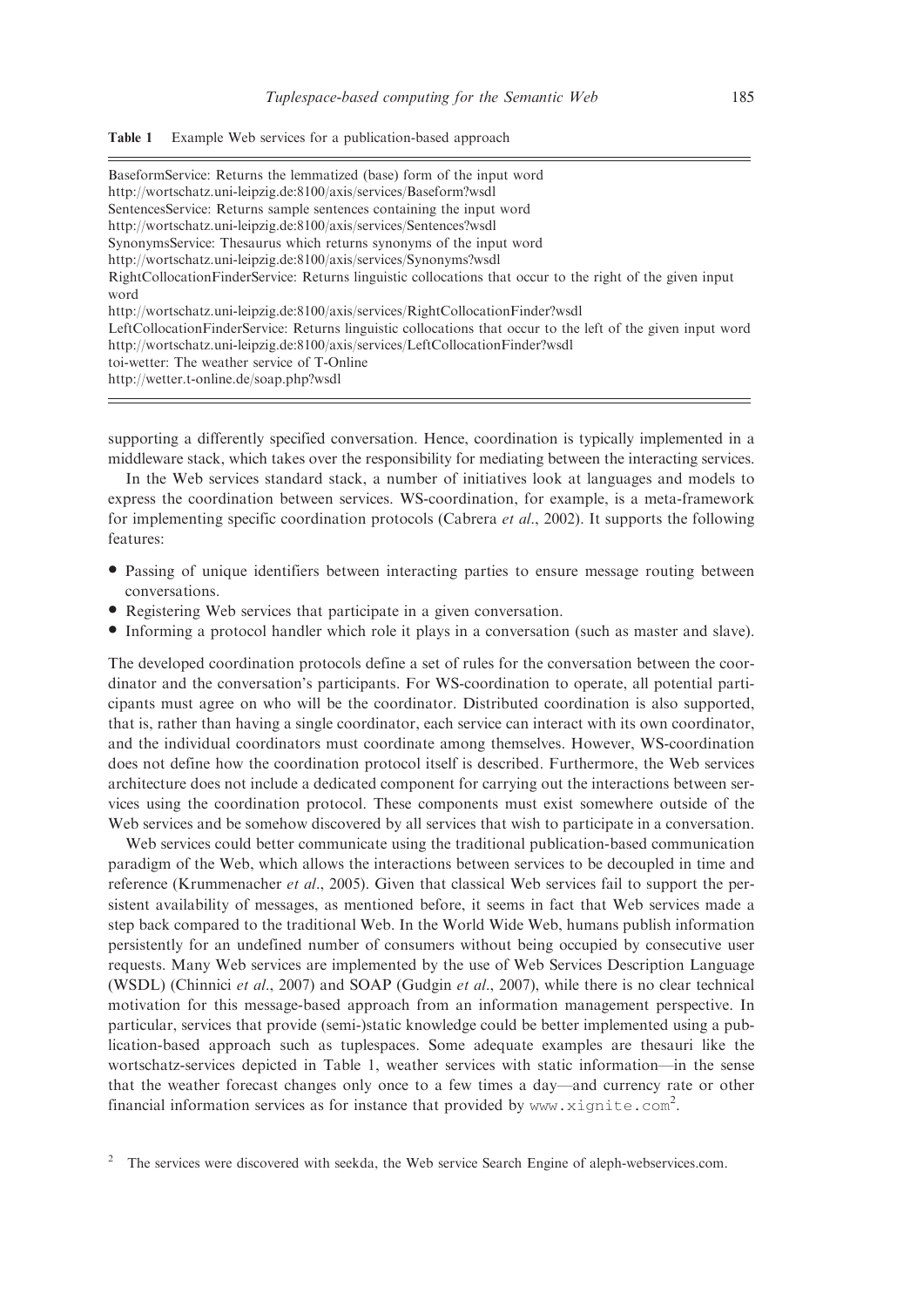An additional advantage of the publication-based approach is the fact that the provided information can be further processed and integrated, when stored in the same space, and the implicit knowledge inferred—knowledge that otherwise might not be available from one single Web service. The same positive mashup effect is at the basis of the European Patient Summary proposal presented in Krummenacher et al. (2007). The health records of various general practitioners, specialists and hospitals are published to a shared space with the benefit that caregivers can provide faster and more adequate treatment.

In this way the achievement of a common goal depends less on the right service being available, or on knowing the actual endpoint of the service. As the number of Web services available increases, machines will need to coordinate their message exchanges in similar ways as humans attempt to: for example, which message has priority, which data are available now, what can I already act on, which responses still are to be delivered.

The persistent publication model behind tuplespaces seems well suited for coordination on the Web, particularly between Web services. Yet, applying tuplespaces to the open global environment of the Web raises new requirements, some of which have already been mentioned in previous works (Fensel, 2004; Johanson & Fox, 2004):

- A reference mechanism. The Web uses URLs as a global mechanism to uniquely address resources. This offers means to address particular spaces or tuples independently of their tuple fields and field data, that is, directly by use of their name.
- A separation mechanism. Distributed applications that have independent naming schemes may use the same names for their tuplespaces, semantics or structure. On the Web, vocabularies can be kept separate—even when using the same terms—using the namespaces mechanism.
- The nesting of tuples. Web data models such as XML permit the nesting of elements within a single document. Likewise, Web-based information should be able to explicitly show how units are interlinked.
- Richer typing. Tuple values are typed according to the core data types. However, this is not precise enough in a large-scale environment with dynamically changing information. Richer typing can support validation and correct interaction with tuplespaces.

#### 2.2 Coordination on the Semantic Web

Semantic Web services (Fensel & Bussler 2002; Lara et al. 2003; Sivashanmugam et al., 2003; Cabral et al., 2006) foresee the use of Semantic Web technologies in the description of services to enable a more flexible or even fully automated cooperation between disparate service-enabled applications. This means that negotiation between different coordination protocols could be handled automatically by the coordination component through its interpretation of the semantic descriptions of the conversations supported by each participating service. There are two major initiatives in the field of Semantic Web services, which each choose a different model for coordination. The OWL-S effort (Martin et al., 2004) defines an ontology for describing Web services, but leaves the distinction between conversational behaviour and internal composition of the service unclear. To address this lack of expressiveness for the description of complex real-world services, the OWL-S initiative has founded a Semantic Web Services Language committee whose latest specification for FLOWS, a First Order Logic Ontology for Web services, includes the conceptual notion of 'Channel' as a repository and conduit for messages<sup>3</sup>. Using the operators of the logical language, it is possible to model conversational behaviour. The other main Semantic Web services effort, Web Service Modeling Framework [WSMF (Fensel & Bussler, 2002)], defines an ontology (WSMO) and a language (WSML) to express that ontology. Not only services themselves but also goals, mediators for handling data and process heterogeneity and ontologies used in the service descriptions are also part of the WSMO model, and can all be described semantically in WSML so that, for example, the ability of a service, or combination of services, to

<sup>3</sup> [http://www.daml.org/services/swsf/1.0/swsl.](http://www.daml.org/services/swsf/1.0/swsl)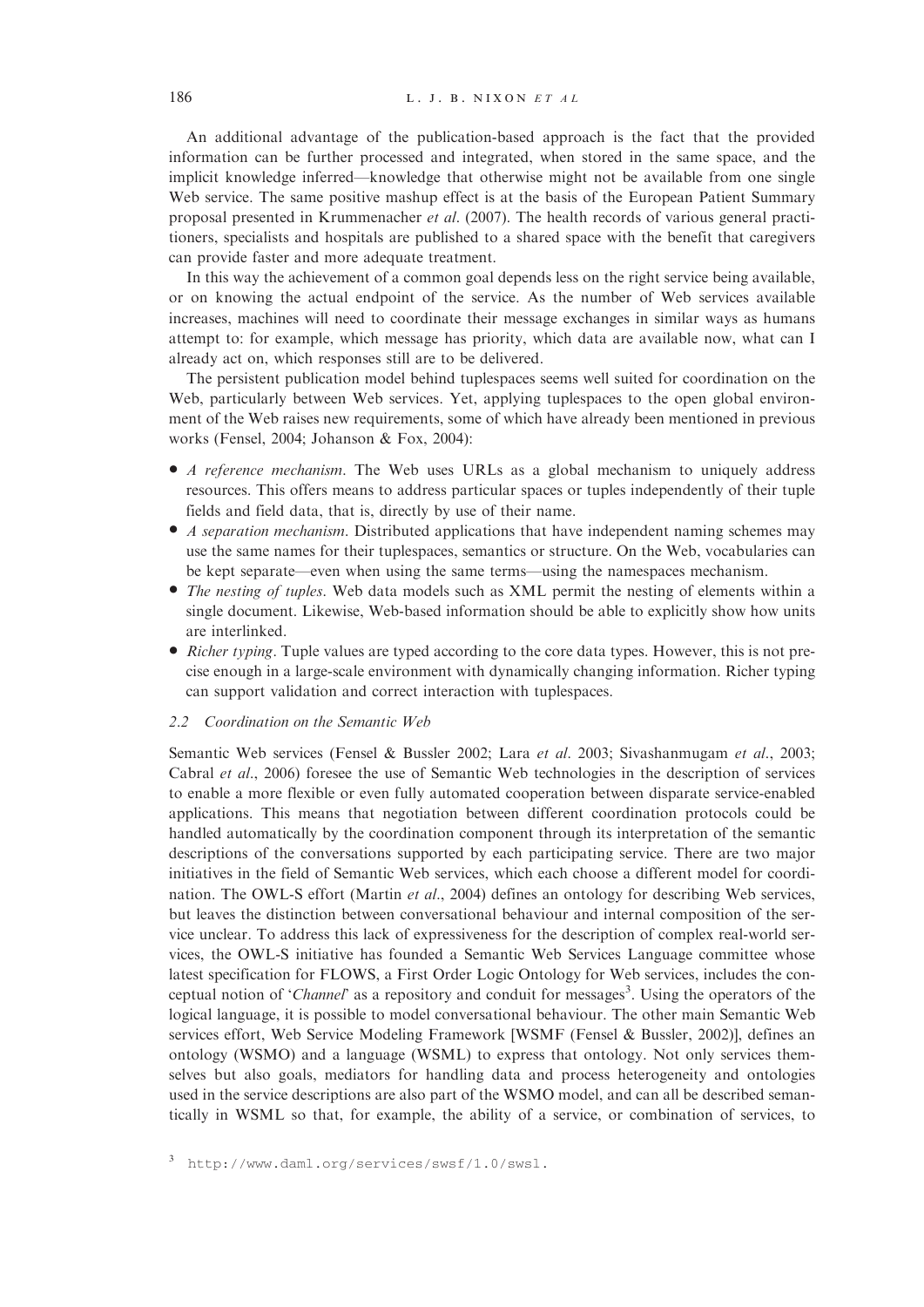

Figure 1 Triple, Quad and Named Graph in RDF

achieve a stated goal can be reasoned over, and communication heterogeneity solved by describing the ontologies being used and making the mediators available that can mediate between two ontologies. The definition of models for the conversational behaviour of a WSMO service is still an ongoing work, with the latest specification using Abstract State Machines<sup>4</sup>. The WSMF initiative has also identified the potential use of tuplespace technology in Semantic Web service communication, in order to bring interactions closer to the *'persistently publish and read'* paradigm of the Web. Triple Space Computing (TSC) [as the tuplespace would coordinate the exchange of Resource Description Framework (RDF) triples (Klyne & Carroll, 2004)] has been integrated with the WSMF components into a proposal for a Semantically Empowered Service-oriented Architectures (SESAs) (Werthner et al., 2006).

The Semantic Web envisions greater autonomy for the services that exist on the Web, including discovery of and interaction with other services in order to achieve specific goals. Resolving goals requires sophisticated coordination. The Semantic Web brings to this scenario both increased automation of the communication—the human being taken out of the loop—and use of semantics rather than pure syntactic data in the data exchange. This is also reflected in the adopted matching algorithms. Traditional Linda-like associative addressing, in which tuples with the same number of fields and field types are matched, is no longer applicable. RDF data, the basic type of semantic data, are constructed by three resources [unique identifier (URI), literal or anonymous resource] of the form <subject, predicate, object> which in turn are composed to graphs with subjects and objects as nodes, and predicates as edges (cf. Figure 1). Tuplespaces for the Semantic Web must therefore integrate semantic matching by taking into account the meaning of resources (given by ontologies) and the relationship between the resources. The matching algorithms will thus have to make use of semantic query language-like constructs. In this respect we mention SPARQL [W3C Candidate Recommendation and currently the only language to be standardized in the near future (Prud'hommeaux & Seaborne, 2006)], OWL-QL for OWL (Fikes et al., 2005), or rule-based queries (e.g. datalog queries). In other words, the new matching algorithms are able to combine type and value matching, semantic querying rewriting and inference—all of these of course depending on the expressivity of the language formalism applied and on the computational costs involved by an increasing expressivity.

<sup>4</sup> [http://www.wsmo.org/TR/d14/v0.3/.](http://www.wsmo.org/TR/d14/v0.3/)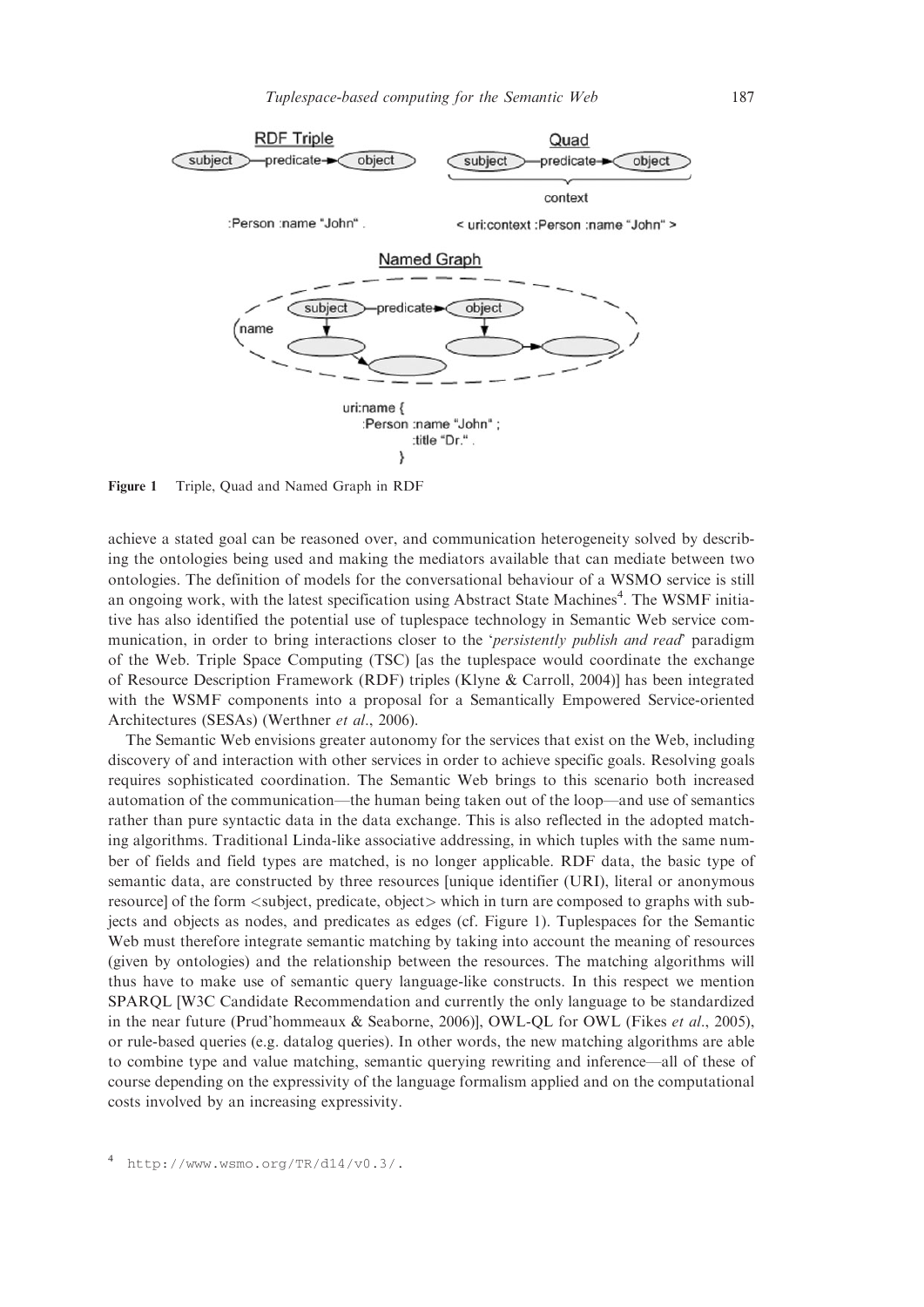In summary, a coordination model for the Semantic Web must be able to support autonomous activity of participants as well as semantic information as the data being coordinated.

A number of projects have arisen that apply space-based computing to respond to the need for coordination on the Semantic Web and Semantic Web services. We now turn to descriptions of these projects.

# 3 Triple Space Computing

TSC (Fensel, 2004) extends tuplespace computing with Web and Semantic Web technology. The work was elaborated in the scope of the TSC project<sup>5</sup>. In addition to the simple flat data model in which tuples with the same number of fields and field order but different semantics cannot be distinguished, Fensel (2004) proposes the use of RDF (Klyne & Carroll, 2004) to enhance the tuple model and to create a natural link from the space-based computing paradigm into the (Semantic) Web.

#### 3.1 Conceptual model

Tuples (now triples with the dimensions and semantics of RDF:  $\lt$ subject predicate object $\gt$ ) are assigned a URI and can be interlinked (just like any resource on the Web) to form graphs. Furthermore, the established namespace definition method known from XML (Bray et al., 2006) and RDF can directly be used as a separation mechanism for distributed vocabularies. Moreover, the application of Semantic Web technology allows the space to install more sophisticated semantic matching algorithms than pure Linda template matching: not only the structure but also the meaning of data is taken into account.

Krummenacher et al. (2005) extends the work of Fensel (2004) with a concrete proposal of how to represent semantic tuples (triples) using quads (MacGregor & Ko, 2003)<sup>6</sup>. As mentioned above, all triples are uniquely identified by a URI and hence every triple can be distinguished from all other triples independent of its content. Retrieval of information is hence no longer done solely by templates, but also by use of the identifier.

Within the TSC project, Krummenacher et al. (2006) eventually suggest to only use an identifier per set of triples, that is, per RDF graph. This seems to contradict the idea of 'one resource one identifier' implied by the World Wide Web. The authors, however, argue that the use of having an identifier per triple does not justify the added complexity on storage and processing level and that the resources (knowledge) in the space are generally more complex than simple triples, that is, that graphs are required to model information. First of all, the graph URI can be used to directly address a given set of triples, which is of benefit when exchanging complex objects such as Web service descriptions or business orders (one call to the space instead of a possibly very large number of calls when addressing single triples).

Furthermore, the identifier is used as a pointer to add context information to semantic data that will not defer from one triple to another within a set that is written at the same time (e.g. the time of publication, the type of modification)<sup>7</sup>. The reduced granularity has a direct impact on the amount of meta-information triples, and the URI per RDF graph approach is clearly sufficiently fine-grained. Moreover, this approach has proven to be effective in Carroll et al. (2005a, b), where a graph is associated with a name (URI) in order to provide trust and security measures. Based on this, the data granularity adopted in TSC are chosen to reflect named graphs (RDF  $graph + URI$ ) and not individual RDF triples (Figure 1).

<sup>5</sup> <http://tsc.deri.at>, funded by the Austrian Federal Ministry of Transport, Innovation and Technology under the FIT-IT Semantic Systems action line.

<sup>&</sup>lt;sup>6</sup> quad = RDF triple + context.<br><sup>7</sup> The annotation with meta-information of spaces and graphs is done by the use of a small triple space ontology that defines the properties to express vicinity of information, the publishing agent or the time of publication (Krummenacher et al., 2006).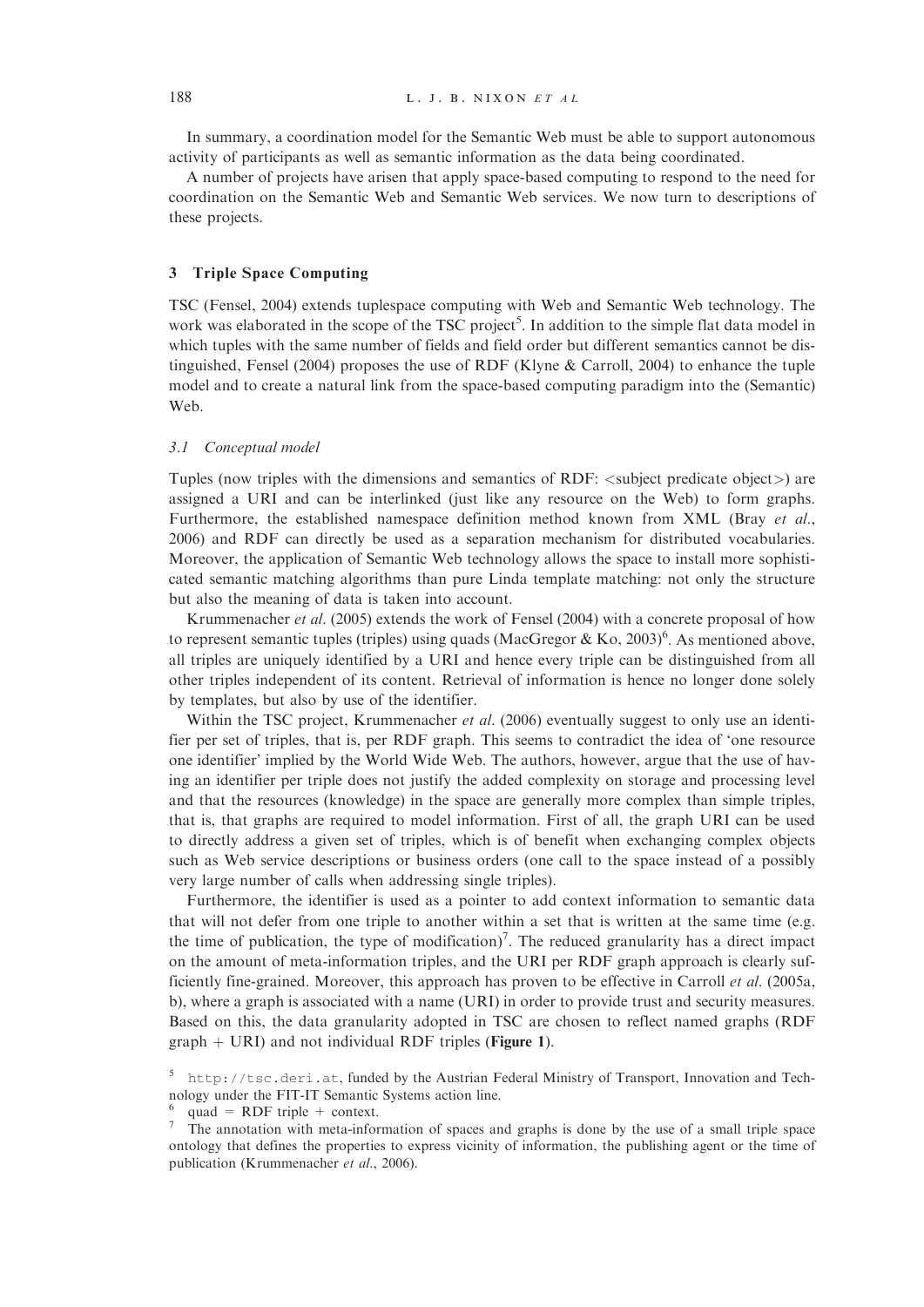| Template                          | Description                                                                                                                        |
|-----------------------------------|------------------------------------------------------------------------------------------------------------------------------------|
| ?s a doap:Project; foaf:member ?o | Matches all triples where the subject is of type<br>doap: Project and where the same subject has triples<br>indicating the members |
| ?s ?p ?o. ?o a foaf:Person        | Matches all triples where the object is of type<br>foaf:Person                                                                     |
| ?s foaf:name ?a; foaf:mbox ?b     | Matches the triples that contain subjects for which<br>the name and a mailbox (foaf:mbox) are indicated                            |

Table 2 Examples of Semantic templates in TSC

Although TSC inherits the space model from Linda, several adaptations were required to cope with the requirements of an open distributed system like the Web. In particular, the heterogeneity of data and the obvious scalability issues result in increased complexity of the tuple management mechanisms. To handle this problem, TSC defines a simple space structure: the overall information space consist of a disjoint set of (sub-)spaces, each identified by an own URI. Every space is seen to provide a particular communication medium, that is, TSC proposes the installation of new virtual spaces whenever there are new interaction contexts, new groups of agents or new security aspects in consideration. According to the authors, this approach is likely to improve at least local scalability by naturally restricting the amount of participants and hence the amount of data in a given space. More sophisticated tuplespace models such as space hierarchies or overlapping spaces are not considered in the current implementation.

### 3.2 Operations

The interaction primitives defined for TSC were motivated by Linda, and subsequent implementations like TSpaces (Lehman et al., 1999) or JavaSpaces (Freeman et al., 1999). In short, the Application Programming Interface (API) provides operations for writing, reading and removing triples as RDF graphs, or named graphs (Carroll *et al.*, 2005a), in either a blocking or a non-blocking manner. Note that, in order to allow Web-like communication, the traditional template-based read and remove operations were enhanced with URI-based primitives that allow the extraction of information by identifier. In other words, the graph names, which are URIs, can be used to directly retrieve all the information attached to the given graph:

read (URI space, Transaction tx, URI name):NamedGraph take (URI space, Transaction tx, URI name):NamedGraph

These TSC primitives emphasize again the sought convergence of space and Web technology: the data (triples) are shared in a space, but retrieved as resources by their unique name and not only by Linda-like associative matching. The transaction parameter 'tx' in the signatures allows the operation to be included in a transactional group of interaction calls, as further explained at the end of this section.

In addition to the publishing and retrieval operations, TSC adopted a simple form of a publish/ subscribe mechanism. Users can subscribe to a template, which are graph pattern based expressions, as also used in SPARQL (Prud'hommeaux  $\&$  Seaborne, 2006). In that way, the process flow of a user is decoupled from the information publication by other nodes and the space takes care of informing about the reception of relevant data. Semantic templates, as shown in Table 2, are of course also applied for all other retrieval operations mentioned above.

The graph patterns—acting as tuple templates—are expressed in N3 syntax (Berners-Lee, 2005). In the examples above, a '.' terminates a triple, a ';' introduces another property of the same subject, the ',' symbol introduces another object with the same predicate and subject, and the letter 'a' stands for rdf:type.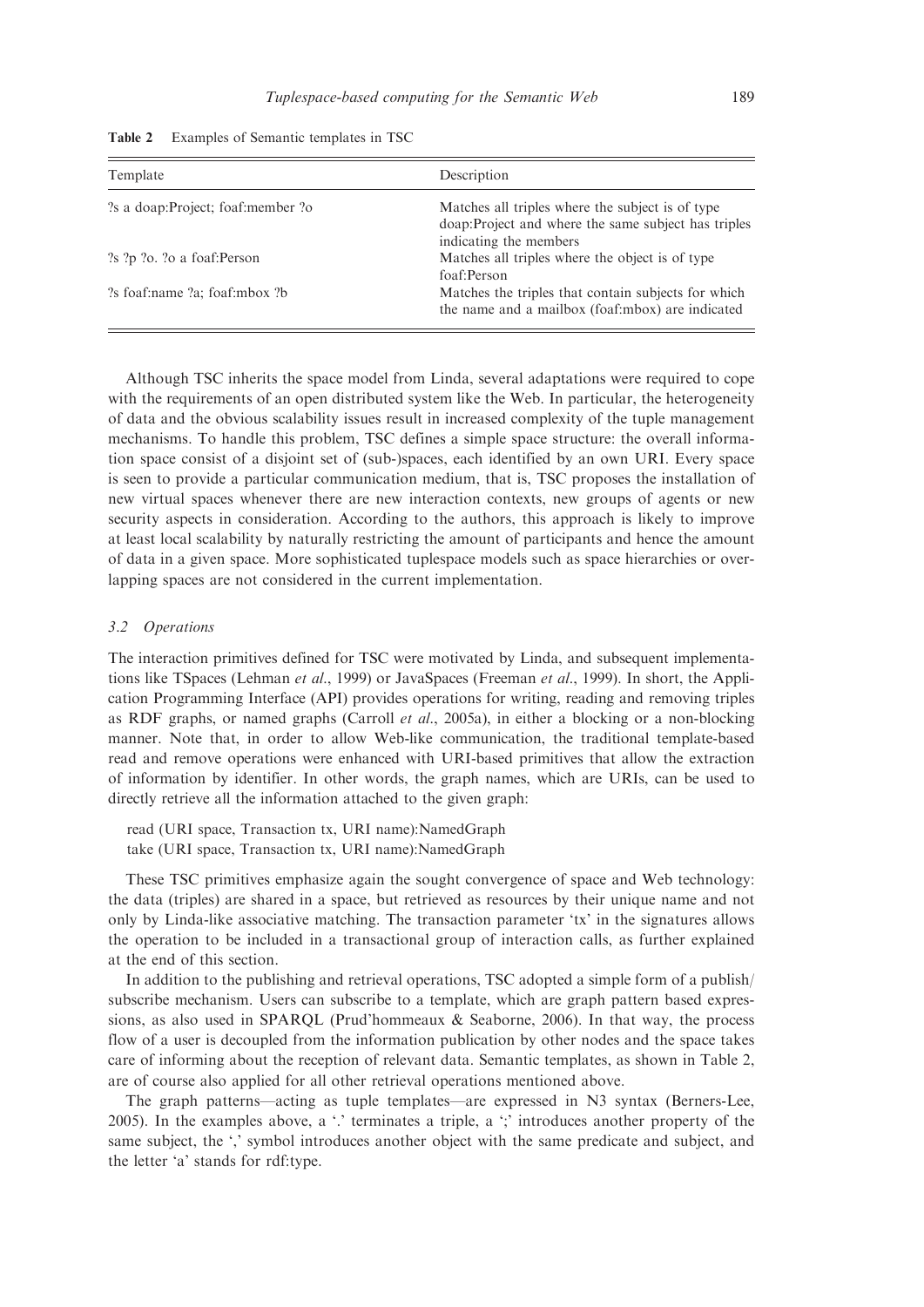Any interaction with the triple space (TS) is at all times executed against a particular space. A concept such as the 'global space' or 'root space' is not defined in the TSC framework.

Lastly, it should be noted that all primitives in TSC provide transaction support in order to survey the execution of a group of tasks, that is, a set of operations of a process are only executed if all operations succeed or cancelled if one or more operations cannot be executed.

Transactions allow participants to concurrently access a TS without agreeing on explicit rules. A typical sequence of operations of a user in TSC could be:

- (1)  $tx = createTransaction();$
- (2) namedGraph1 = read(space, tx, graphName);
- (3) namedGraph2 = take(space, tx, template);
- (4) graph $3 = \text{process}(\text{namedGraph1}, \text{namedGraph2})$ ;
- (5) nameURI = write(space, tx, graph3);
- (6) commitTransaction(tx).

This sequence of operations creates a transaction (1), reads a Named Graph identified by graph-Name from the TS (2), consumes another named graph retrieved by template (3), processes the received graphs and derives a new graph graph3 (4) and writes the graph back to the TS (5). Finally the transaction is committed (6). By enclosing the read, take and write operations with a transaction, it is guaranteed that either all the operations are applied to space, or the operations do not have an effect at all. Further, it is guaranteed that the graph observed in (2) still exists and has not been modified by a concurrent operation of another participant.

The coordination layer (cf. next section) implements the transaction management, that is, the creation, committal and abortion of transactions and guarantees that concurrent operations are processed consistently.

#### 3.3 Prototype

The TS implementation is based on the CORSO (Coordinated Shared Objects) middleware (Kühn, 2001). CORSO provides a virtual shared memory space of Java objects, extending the traditional Linda model with transaction management and data replication mechanisms. TSs, as well as the named graphs, are mapped onto CORSO objects with a distinct OID (Object Identifier) in order to share them amongst the participating nodes that run a so-called TS 'kernel' implementation. A kernel provides native or remote access to the shared objects and locally the manipulation functionality mentioned above. An outline of the proposed architecture is given in Figure 2. This architecture is a realization of a three-layer approach: (1) access, the implementation of the interaction primitives; (2) semantic tuplespace, the coordination and communication infrastructure that enables the sharing and exchange of semantic data and (3) persistency, the semantic data storage attached to the kernel in order to guarantee persistency. These three parts comprehend the minimal functionality that a TS kernel has to provide.

The operations layer implements the primitives defined by the TSC API and thus provides the access point for space users. The mediation support, used as a means to overcome data heterogeneity at runtime, is attached to the operation layer; the same applies to the security framework. Simple security measures are provided by the use of roles, users and permissions that can be defined with the help of the security management API. The security information and the mediation rules are stored in triple form and handled by the space infrastructure itself. A TS kernel implementation hosts not only user or application data but also the administrative or management data in an all-in-one solution. The operation layer provides, in other words, the necessary extensions to CORSO at the front end of the kernel implementation.

On one hand, the semantic data are stored in the shared object space while, on the other hand, it is written to a persistent data framework (most likely tailored to the needs of RDF data) bound to the kernel through the data access layer. The data access layer provides means to resolve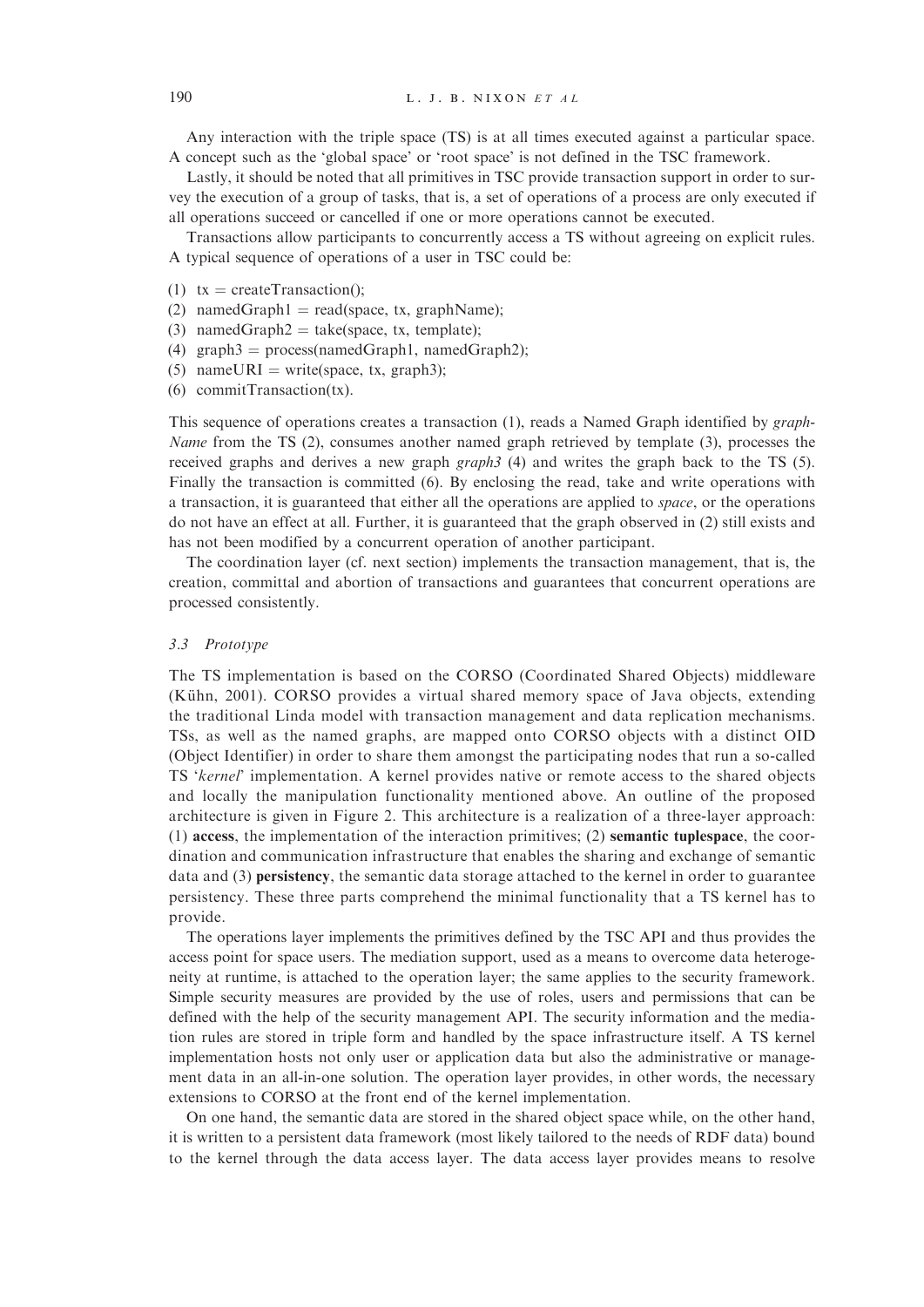

Figure 2 TS kernel architecture outline

semantic templates and, most importantly, abstracts from the actual storage framework; this is the reason why the data access API was defined.

The prototype implementation of TSC makes use of the YARS (Yet Another RDF Store) storage framework (Harth & Decker, 2005) in order to ensure persistency and RDF querying. YARS is a highly scalable RDF store that allows the use of quads by help of its support for contextualized storage. A context in YARS is a particular area in the local or remote storage that is associated with a URI, relative for local access, absolute for remote access. Every space and graph is mapped to a particular context and hence also distinguishable at storage level. As the queries to YARS are expressed in N3QL (Berners-Lee, 2004), an N3-based (Berners-Lee, 2005) query language, the prototype data access layer is suitable to manage the semantic templates of TSC.

YARS maps the requests to tree-shaped datalog queries with one shared variable. A graph pattern is tree-shaped if its reference graph is acyclic; otherwise, the expressivity of the query engine would fall into full datalog, which could result in complex join implementations over multiple variables. Therefore, the current, and used, release of YARS does not support graph-shaped datalog queries.

In summary, spaces and graphs are, on one hand, mapped to CORSO objects for direct access of whole data objects and, on the other hand, stored in an RDF store for template (query) resolution over arbitrary graphs.

As part of the TSC project, the technologies introduced above are used as the storage and communication component within the Web Service Modelling Execution Environment [WSMX, (Mocan *et al.*, 2006)], a reference implementation of a Semantic Execution Environment (SEE)<sup>8</sup> along the ideas of the WSMF (Fensel & Bussler, 2002). The project outcome is thus tailored to the needs of (Semantic) Web services.

# 4 Conceptual Spaces

Conceptual Spaces/CSpaces was born as an independent initiative to extend TSC (Fensel, 2004) with more sophisticated features and to study their applicability in different scenarios apart

<sup>8</sup> cf. OASIS Semantic Execution Environment (SEE) TC, <http://www.oasis-open.org/> committees/semantic-ex/.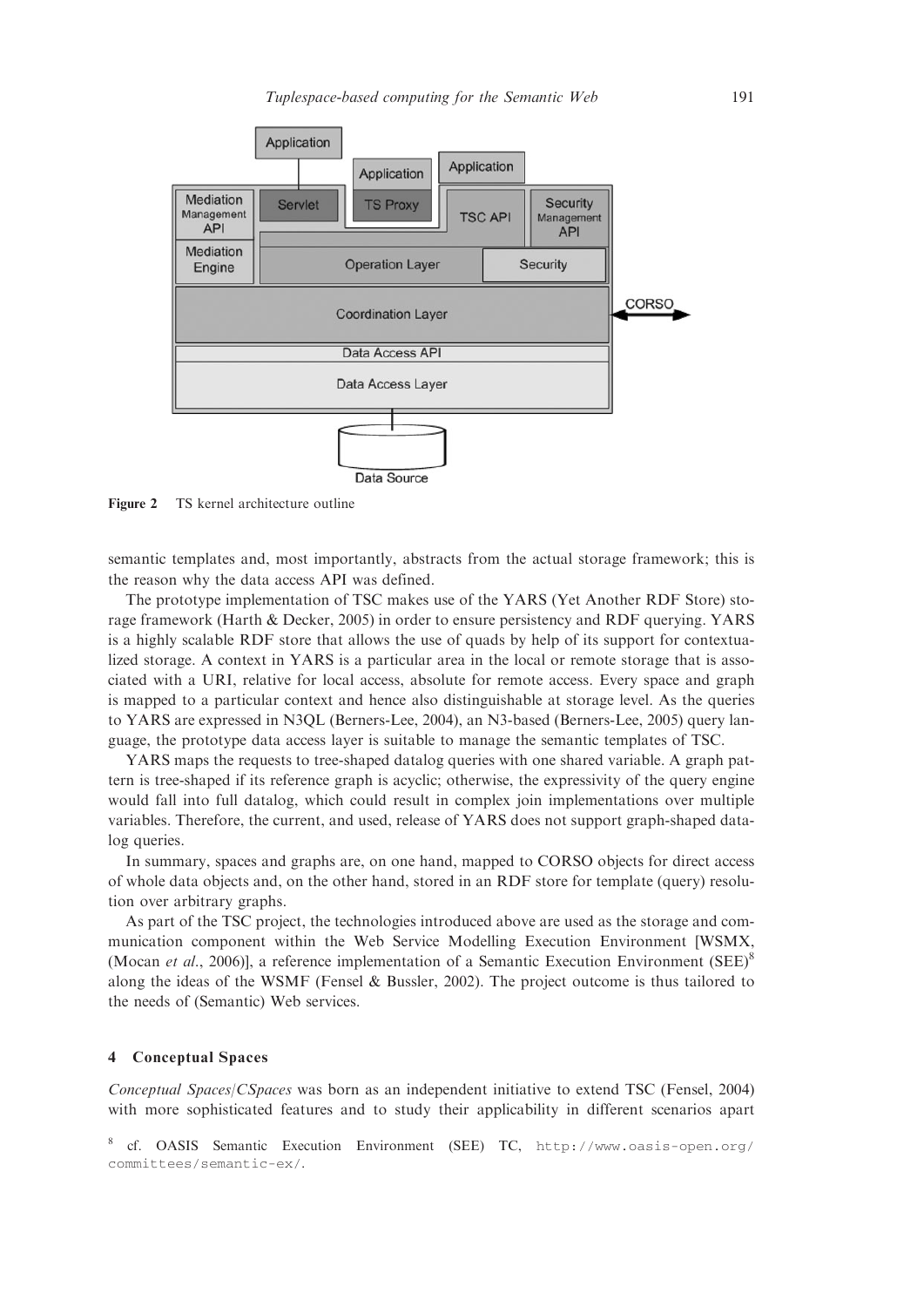| Subspace                         | Details                                                                                                                                      |
|----------------------------------|----------------------------------------------------------------------------------------------------------------------------------------------|
| Domain theory                    | Stores a set of consistent logical theories that gives an<br>explicit, partial account of a conceptualization                                |
| Meta-data                        | Provides an ontological description of the CSpace itself                                                                                     |
| Instance                         | Used to represent individuals and the values of their<br>attributes in a domain theory                                                       |
| Trust and security               | Described in terms of policy rules and reputation<br>information (Suryanarayana & Taylor, 2004)                                              |
| Mapping and transformation rules | Defines correspondences between common terms,<br>relations and instances of two domain theories                                              |
| Annotations                      | Defines links between concepts and instances (topics)<br>specified in each domain theory with information<br>resources (occurrences)         |
| Subscriptions/advertisements     | Stores queries that identify the information that is<br>requested by information consumers and will be<br>published by information producers |

Table 3 Details about the structure of subspaces in CSpaces

from Web services: Personal and Distributed Knowledge Management, Enterprise Application Integration (EAI), Distributed Software Components and Ubiquitous Computing (Martín-Recuerda, 2005, 2006).

Just as theWeb has been characterized by an abstract model called REST, which is defined as a set of constraints (client-server architecture, stateless, cache, uniform interface, layered system and codeon demand), CSpaces is characterized around seven building blocks: semantic data and schema model (knowledge container), organizational model, coordination model, semantic interoperability and consensus-making model, security and trust model, knowledge visualization model and architecture model. Those building blocks are characterized as follows (see also Figure 3):

Semantic data and schema model. Defines a knowledge container, called a CSpace, in which data elements and their relations are described using a formal representation language that includes a set of modelling primitives enriched with rules in order to build a logical theory. These knowledge containers also store relations, called annotations, between data objects and related external objects like documents and Web pages. Also the relations with other knowledge containers are also included in order to facilitate interoperation among them. CSpaces can have associated access rights and maintain meta-data information about themselves that include unique identifier, creator, list of members, etc.

Organizational model. Promotes networks of knowledge containers (CSpace) connected by mappings and transformations rules that follow DAG (Directed Acyclic Graph) configuration. The leaves, called Individual CSpace, represent the knowledge containers created and maintained by a software agent or individual. The rest of knowledge containers defined on the upper levels of the hierarchy of each DAG are called Shared CSpaces and represent the consensual knowledge among their sons. Shared CSpaces act as semantic bridges between other Shared and Individual CSpaces facilitating knowledge access and sharing. Depending of the concrete application, Shared CSpaces can appear in three different flavours: materialized view, virtual view (Ullman, 1997) and hybrid materialized-virtual view (Hull & Zhou, 1996).

Coordination model. The coordination model is defined on top of mediated, semantic and persistent communication channels (Shared CSpaces) that represent at the same time consensual implementation of knowledge containers. Thus the concepts of knowledge repository and communication channel become one, and messages can be described in a more compact manner, because message content can refer to the ontological terms stored in the CSpace used for communication. The coordination model combines two metaphors: 'persistent publish and read' (space-based computing) and 'publish and subscribe'.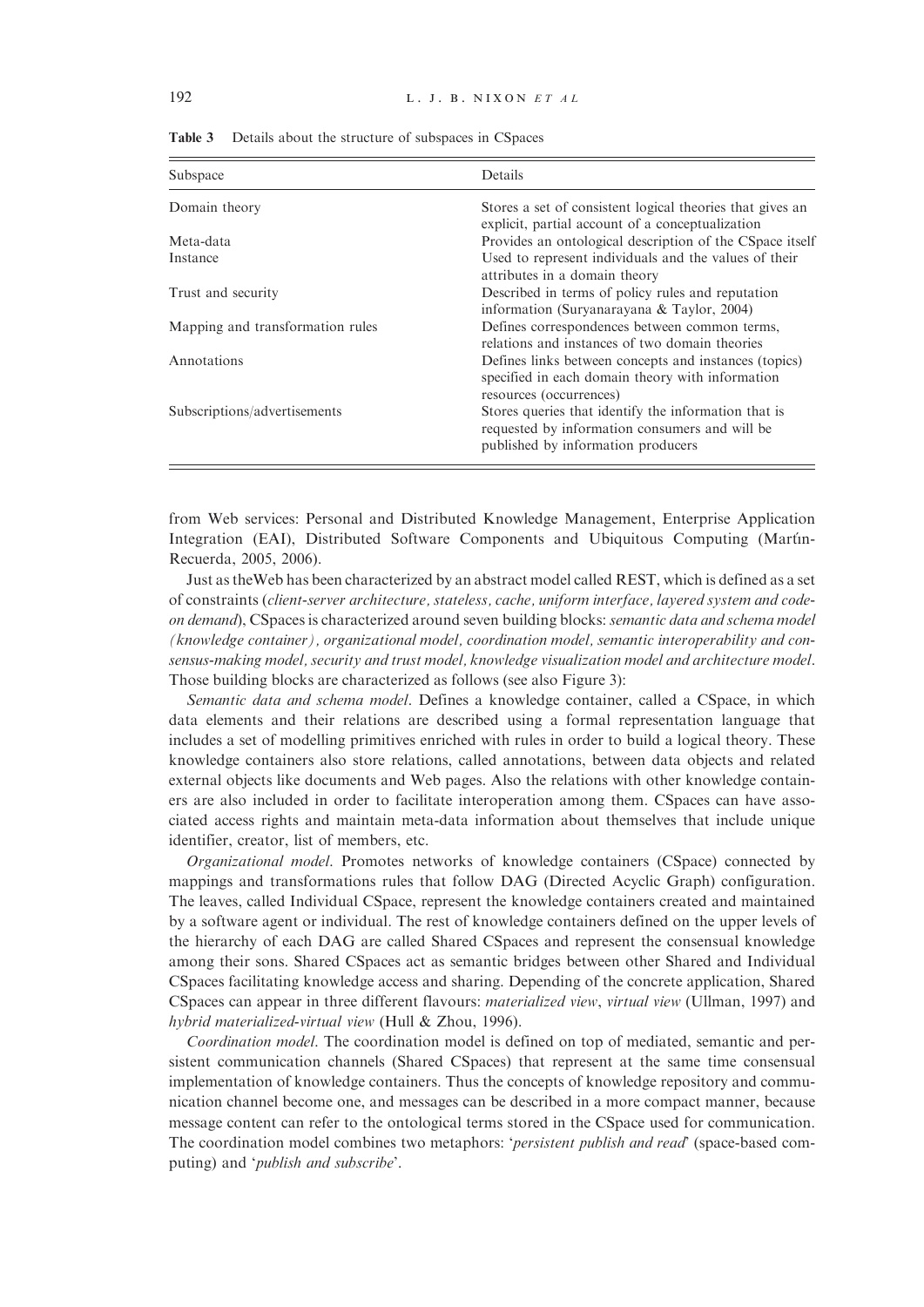Consensus-making model. Encourages the use of collaborative approaches for creating Shared CSpaces by a group of individuals. One of the main problems of collaborative methods for building KBs is the need for the mechanism for solving disagreements between contributors. Following ideas of Kotis & Vouros (2003), a consensus-making model encourages contributors to participate in structured conversations where they can incorporate suggestions/positions that enable constructive criticism and avoid potential deadlocks.

Security and trust model. Relies on three relevant works in the area of distributed trust:  $PACE<sup>9</sup>$ ,  $PROTUNE<sup>10</sup>$  and  $POBLANO<sup>11</sup>$ . Similar to PACES's architecture style, four core services have been identified: Key manager, Trust manager, Execution manager and Storage manager. Unlike PACE, the security and trust model is a vertical layer that provides support to the rest of CSpaces models. Like PROTUNE, CSpaces security and trust model promotes the combination of policybased and reputation-based trust management approaches. The reputation-based trust management has been enhanced with features proposed by POBLANO.

Knowledge access model. CSpaces promotes an infrastructure that facilitates users to deal with machine-processable semantics. An intensive use of knowledge access solutions, based on the graphical representation of knowledge bases and mapping rules, controlled natural language and natural language generation techniques, are the mechanisms proposed.

Architecture model (blue-storm). CSpaces proposes a distributed and decentralized hybrid architecture based on peer-to-peer (P2P) and client-server infrastructure for storing, reading and sharing information. A client-server P2P configuration drives a two-tiered system. The uppertier is composed by well-connected and powerful servers, and the lower-tier, in contrast, consists of clients with limited computational resources, which are temporarily available.

Given space limitations and the need to be aligned with the other three system overviews, only the first three models are described in more detail in the following subsections.

#### 4.1 Conceptual model

This section partially covers relevant aspects of the semantic data model and the organizational model. A CSpace is a knowledge container defined as a set of tuples, where each tuple has a well-defined structure of seven fields

#### $\le$ guid, fm, type, subspace, sguid, vguid, mguid $>$

Ideally, fm is a first-order logic formula. However, limitations imposed by applications and/or members of the CSpace can restrict fm to less expressive formalisms like Description Logics, or even RDF triples. The field type identifies in which formal language fm has been defined [e.g. fol (Fitting, 1996), shiq-dl (Baader et al., 2003), dlp (Grosof et al., 2003)].

Unlike the Semantic Web, the current proposal of the CSpaces' data model does not commit to a specific formalism until an evaluation of use cases determines which languages are most appropriate. The field subspace defines a subset of the CSpace to which a tuple belongs. Currently, there are seven different types of subspaces defined for each CSpace: domain theory, meta-data, instance, trust and security, mapping and transformation rules, annotations and subscriptions/advertisements. The field guid is a global unique identifier for the logical formula<sup>12</sup>, which can simplify reification and make the code more compact. The sguid field is the global unique identifier of the CSpace in which the tuple was created, which attaches provenance to a logical formula. The field vguid is a version global unique identifier for the logical formula, while the mguid field is the identifier of the member of the CSpace that stored the tuple. Given that each member of a CSpace has a

<sup>9</sup> [http://www.isr.uci.edu/projects/pace/.](http://www.isr.uci.edu/projects/pace/)<br>10 [http://rewerse.net/.](http://rewerse.net/)<br><sup>11</sup> [http://www.jxta.org/.](http://www.jxta.org/)<br><sup>12</sup> In accordance with W3C recommendations, the unique identifiers used in CSpaces follow the URI/IRI specification (Duerst & Suignard, 2005).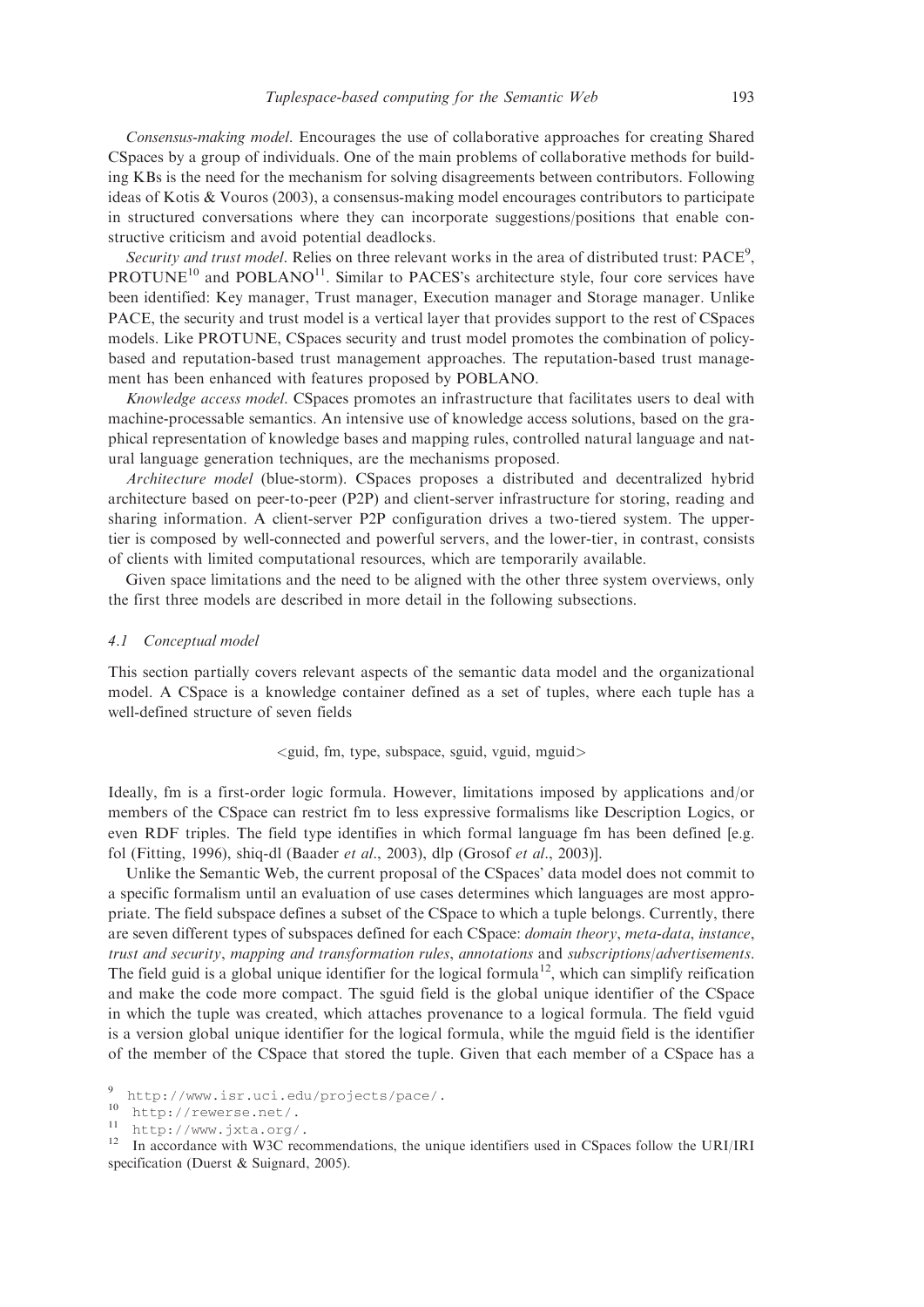reputation score, this last identifier is expected for instance to be used to measure the degree of trustworthiness of each of the logical statements.

Each of the seven subspaces (cf. Table 3) can have a 'mirror' that stores an efficient representation (in terms of reasoning performance) of the data. Thus, each subspace has a raw and a reasoning side. All editing operations are done in the raw side that stores the imported and local data, schemas and mapping and transformation rules. The reasoning side provides an efficient representation optimized in order to maximize the reasoning performance. Periodically, the modifications on the raw side are transferred to the reasoning side. The strict separation between raw and reasoning side allows the implementation of additional features, such as approximate reasoning techniques (Groot *et al.*, 2005) like language weakening and knowledge compilation to speed up reasoning performances and to debug methods for eliminating inconsistencies (Schlobach  $\&$ Cornet, 2003).

Previous experiences of merging and mapping ontologies (Jos de Bruijn & Ehrig, 2004; Craig Schlenoff, 1999) and bottom-up generation of distributed KBs (Matteo Bonifacio, 2002) have influenced the organization model suggested by CSpaces. Jos de Bruijn & Ehrig (2004) and Craig Schlenoff (1999) promote the use of shared domain theories as shared conceptualizations and interlingua for data and application integration. In bottom-up approaches for knowledge management (Matteo Bonifacio, 2002), individuals independently build their own KBs. CO4 (Euzenat, 1995) suggests to build hierarchical structures of individual and shared KBs. Individual KBs are visualized on the bottom of the hierarchy and shared KBs on upper levels of the hierarchy. Martin-Recuerda (2006) envisions DAGs networks of Cspaces, connected by mapping and transformation rules. Two types of CSpaces have been defined: Individual and Shared CSpaces. The former is a knowledge container defined by an individual that reflects his/her own perception of a concrete domain. Shared CSpaces are CSpaces shared by several users that have reached an agreement on how to specify common domain theories, instances, annotations, etc. Shared CSpaces act as semantic bridges between several Shared and Individual CSpaces. A Shared CSpace can appear in three different flavours: materialized view, virtual view (Ullman, 1997) and hybrid materialized-virtual view (Hull & Zhou, 1996).

# 4.2 Operations

This section partially covers relevant aspects of the coordination model of CSpaces. A detailed description can be founded in (Stijn Heymans & Scicluna, 2007). CSpaces also adopt and extend the coordination model from Linda. On one hand, Linda brings a simple and elegant metaphor for process coordination and introduces a clear distinction between process design/implementation and process coordination. On the other hand, Linda lacks in the following aspects:

- data representation capabilities;
- data retrieval capabilities;
- built-in transaction support;
- flow-decoupling from the client side.

The CSpaces semantic data and schema (introduced at the beginning of this section) provided a fixed tuple configuration that eliminates the difficulty of finding and retrieving tuples with unrestricted and unknown configurations. The use of rich and formal representation languages and the use of ontologies for describing the data are our main proposals for coping with the first problem. CSpaces aims to improve data retrieval capabilities by using a formal query language instead of template matching. This provides a more expressive means for data retrieval, allowing for more fine-grained means to look for information. Given that complex formulae can be inserted in the fm field of each tuple, template matching would not be very handy (citation) for retrieval purposes. The query language is however dependent largely on the representation formulism chosen to describe information in the space.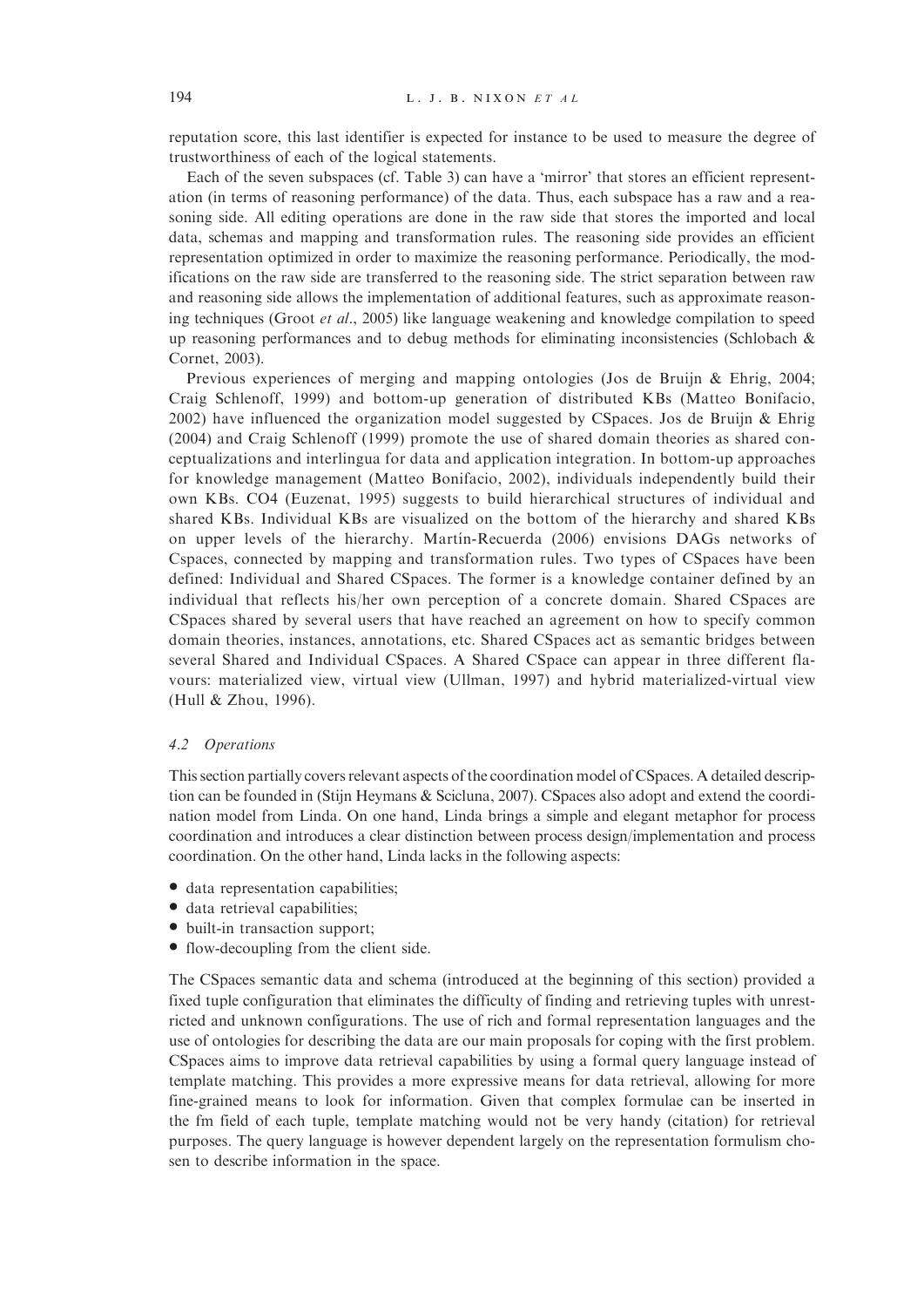

Figure 3 CSpaces building blocks

Built-in transaction support simplifies the implementation of complex interactions between processes, because process designers do not have to implement lock mechanisms for the shared virtual semantic data space. CSpaces supports multiple retrieval and writing operations using a single primitive, and introduces new primitives for specifying the scope of a transaction.

Finally, flow-decoupling from the client side is overcome by support for the publish-subscribe model (Martín-Recuerda, 2006). Notifications contribute to the design of more flexible processes that can continue with other activities until the data requested are available in the CSpace. The interaction primitives of CSpaces were influenced by the TSpace API (Lehman *et al.*, 1999) and publish-subscribe extensions based on SIENA API<sup>13</sup>.

# 4.3 Prototype

The prototype described in Martín-Recuerda (2006) (see also Figure 4) has been adapted from a use case designed by members of the Engineering Informatics Group  $(EIG)^{14}$  of Stanford University, and published in Jinxing Cheng  $&$  Law (2003). The aim of the use case is to integrate heterogeneous applications for project management, which teams of the construction industry use for dealing with large construction projects. The members of those teams can belong to different organizations and use diverse tools for the same purposes or for managing separate aspects of the project. Thus, large volumes of project information will be created from different geographically dispersed sources. In particular, Cheng et al. aimed to integrate the following tools: Primavera Project PlannerTM  $(P3)^{15}$  and Microsoft ProjectTM<sup>16</sup> for scheduling and weather information from YAHOO<sup>17</sup> (substituted by National Weather service<sup>18</sup> in the CSpaces prototype).

The current intention for the prototyping of CSpaces is that Individual CSpaces will be stored in desktop computers (heavy-clients) and the shared CSpaces will be hosted by a server. Each computer will run Otter 3.3 (provides the reasoning space), Oracle 10g (providing persistent storage services for CSpaces) and an extended version of ActiveSpace (providing coordination

<sup>13</sup> [http://www-serl.cs.colorado.edu/serl/siena/.](http://www-serl.cs.colorado.edu/serl/siena/)<br>
14 [http://eil.stanford.edu/.](http://eil.stanford.edu/)<br>
15 [http://www.primavera.com/.](http://www.primavera.com/)<br>
16 [http://office.microsoft.com/project/.](http://office.microsoft.com/project/)<br>
17 [http://weather.yahoo.com/.](http://weather.yahoo.com/)<br>
18 http://weather.yahoo.com/.

[http://www.nws.noaa.gov/xml.](http://www.nws.noaa.gov/xml)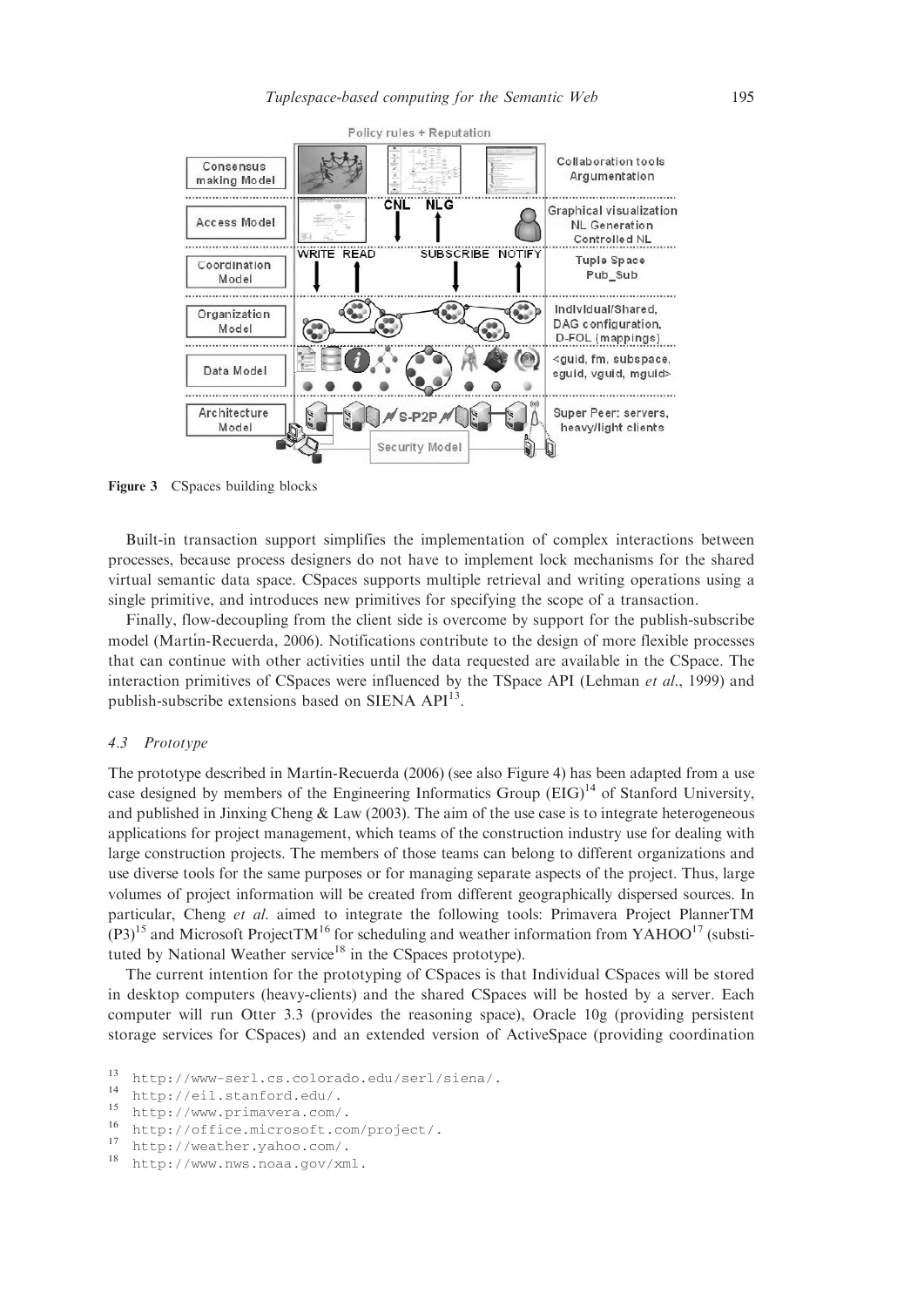

Figure 4 CSpace prototype

services). ActiveSpace follows a JavaSpace-like abstraction for building SEDA (Staged Event Driven Architecture) style applications. SEDA is an architectural pattern for building massively scalable, distributed and concurrent systems.

Several aspects of CSpaces have been simplified or not considered in order to facilitate a prototypical implementation:

- \* The domain theories stored on the server and the heavy-clients are essentially the same. Only some information related with internal activities are hidden and are not shared in the Shared CSpace. Thus, mapping and transformation rules are not supported in the initial prototype.
- \* Current Semantic Web standards like OWL (McGuinness & van Harmelen, 2004) and RDF will not be considered in this example. Data will be represented using FOL.
- \* Only a materialized view approach for Shared CSpaces is considered.

# 5 Semantic Web Spaces

Semantic Web Spaces (Tolksdorf et al., 2005a,b) has been proposed by the Freie Universität Berlin. It is envisaged as a middleware for the Semantic Web, enabling clients using Semantic Web data to access and process knowledge to coordinate their interdependent activities. As a result, one client is enabled to react to knowledge inserted into the space by inferring new facts and another client is freed to draw some conclusion that was waiting on the availability of these facts. The space as shared medium for knowledge enables the clear separation of the sequential knowledge processing of an individual client and the parallel coordination of knowledge between concurrently active clients.

It was originally envisaged as an extension of their XMLSpaces work, which is a tuplespace platform that extends the Linda coordination models to support the exchange of XML documents. In XMLSpaces, the tuple fields may contain XML documents and matching templates are based on XPath or XMLQuery expressions.

Semantic Web Spaces extends the Linda coordination model in a similar manner to support the exchange of RDF triples as tuples, with matching based on RDFS reasoning capabilities. Just as the Semantic Web is conceived as a set of layers in which RDF is built upon by the subsequent layers of ontologies, logic, proof and trust [cf. Figure 5 according to Berners-Lee et al. (2001)],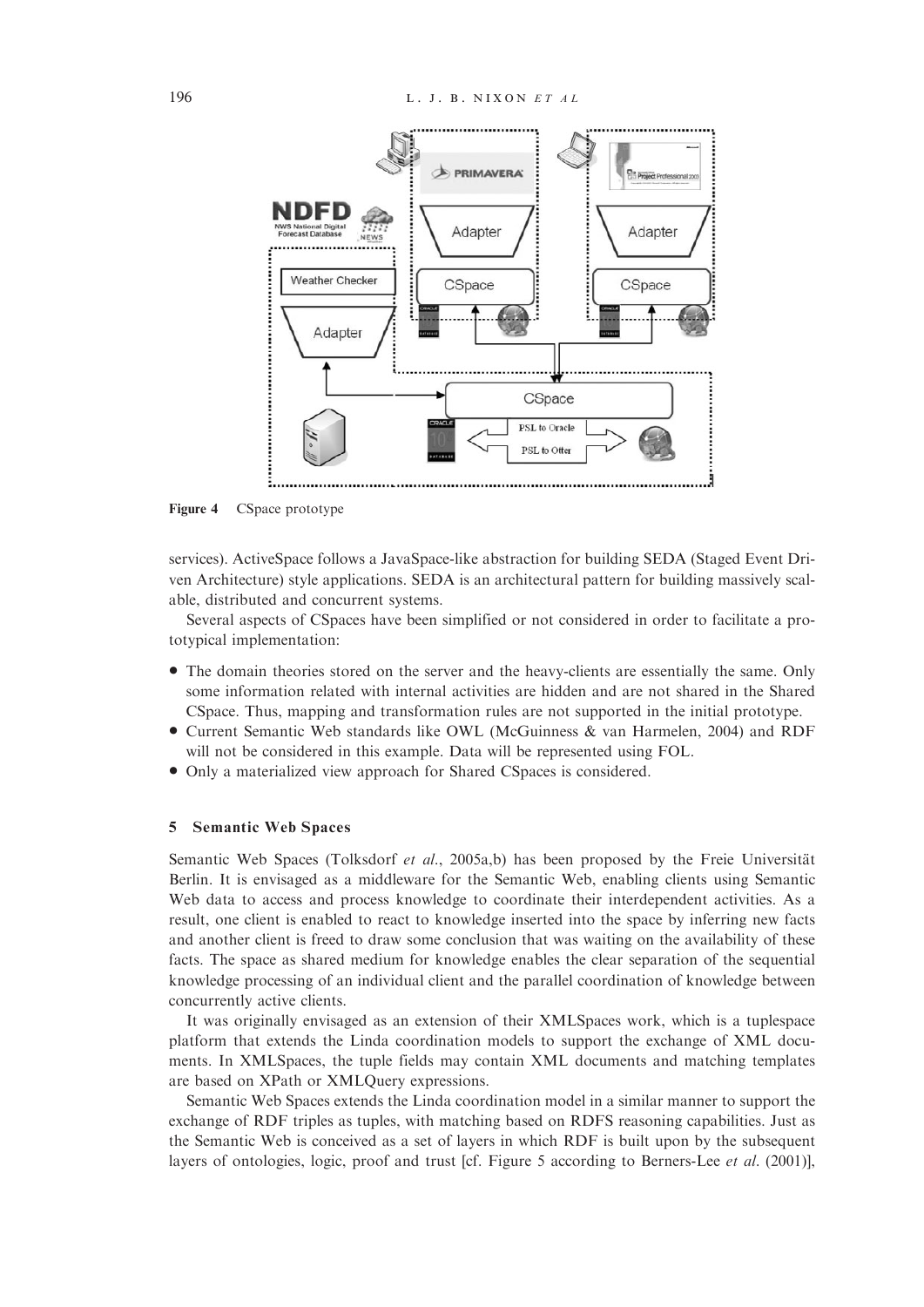

Figure 5 The Semantic Web stack

this platform is seen as the first step towards further spaces for the Semantic Web. Extensions for OWL and rules, for instance, would permit the use of more expressive languages in the tuples as an extension of the RDF(S) concepts already used in the approach described in this article, while trust-enabled Semantic Web Spaces would include agent policies as tuples and execute matchmaking agents to determine if two agents (source and target) can trust one another before permitting an operation.

# 5.1 Conceptual model

A conceptual model has been drawn up (Tolksdorf et al., 2006) in which the extensions to the traditional Linda coordination model necessary to support a tuplespace that manages Semantic Web information were considered.

The tuple model is based on the concept of RDFTuple. This is a tuple that contains four fields which take URIs as values. The first three fields reference Web resources corresponding to the subject, predicate and object of an RDF statement. The fourth field is an identifier for the tuple, generated with the help of a tuplespace ontology (see below). Each field is typed by an URI, while the ID field is defined as an RDF ID (Hayes & McBride, 2004). Special consideration is taken for representing blank nodes, containers/collections and reification.

Semantic Web–specific matchings using RDF-specific reasoners are added. In combination with available ontologies, RDFTuples introduced to the space can be checked for ontological conformance. Template matches can be made not only against the actual RDFTuples in the space but also against those which can be inferred. For instance, subClassOf and subPropertyOf statements allow matches to take place on the basis of subsumptive reasoning. This means that any variable typed with Class A in a template can be matched to a constant typed in Class B in the respective field of a tuple if A subsumes B.

While the original Linda considered a single tuplespace, extensions have introduced multiple, nested and hierarchical spaces. The distributed and replicated Semantic Web Spaces are virtually partitioned using contexts, drawing on the concept of scopes (Merrick & Wood, 2000). Clients may be allocated certain contexts, controlling their view upon the space to those tuples existing within their context. Contexts provide a simple form of access control, allowing clients to have private spaces as well as shared spaces with specific other clients. From the system perspective, they can be used to perform clustering (of RDFTuples which are related in some way) and hence to improve matching efficiency.

In addition, Semantic Web Spaces define an ontology for describing the space itself. Thus it creates a meta-space of RDFTuples, which explicitly represents the actual structure of the active Semantic Web Spaces. An instance of the Semantic Web Spaces ontology forms a queryable (and possibly editable) description of the space, including its permitted structure, supported tuple types and matching templates, and effective access and trust policies. The meta-model of the Semantic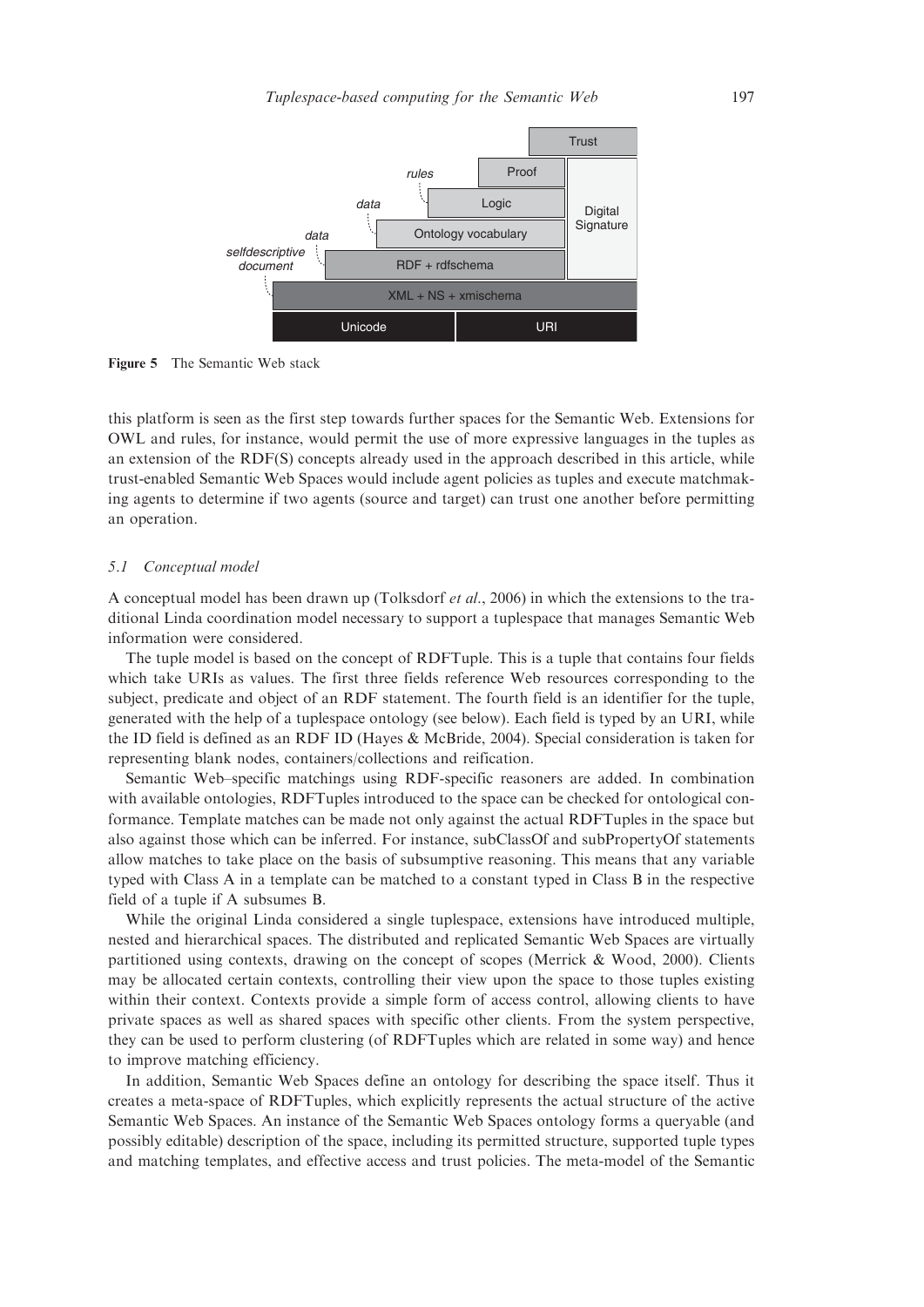

Figure 6 Semantic Web Spaces ontology

Web Spaces contains all instances of tuples currently stored in the space (and hence provides for each the unique URI by which they can be referenced) and can store meta-information relating to each tuple such as its author, insertion time, number of reads or current context.

A part of the tuplespace ontology is shown in Figure 6.

#### 5.2 Operations

Previous works on defining the formal semantics of Linda operations (Busi et al., 2000a,b; Busi & Zavattaro, 2000) did not take into consideration the consequences on those semantics when the data being coordinated can be seen as carrying meaning, as Semantic Web data would be interpretable as being collections of statements of knowledge. Hence Semantic Web Spaces defines new operations, which redefine the classical Linda operations for the coordination of RDF data, both syntactically and semantically.

Two views on the coordination of Semantic Web data are defined: the data view, where tuples contain syntactically valid RDF data without any formal meaning, and the information view, where RDFTuples are recognized as being special data structures that express formally defined knowledge about concepts. This imposes consistency and satisfiability constraints with respect to the RDF semantics (Hayes & McBride, 2004) and to the associated ontologies defined in RDFS (Brickley & Guha, 2004).

In the data view, a Linda-compliant variation of the traditional out in and read operations is defined (Table 4). They preserve the original Linda operation semantics while operating on the structure of RDF triples. In addition, as interactions with RDF often make use of graphs of RDF triples rather than individual triples, multiple tuple operations that output or read a set of RDF triples as a single request–response are also specified (outgr, rdgr and ingr).

Handling SemanticWeb knowledge in the information view requires, however, coordination primitives which take into account the truth value of the underlying tuples and the ontologies the tuples might refer to. For this purpose, the operations claim, endorse and retract are introduced.

The claim operation is similar to a Linda out, but permits the claim to be made only if the statement is consistent with a RDF schema that constrains the meaning of RDF classes and properties. The endorse and retract operations block and use triple pattern matching, with support for the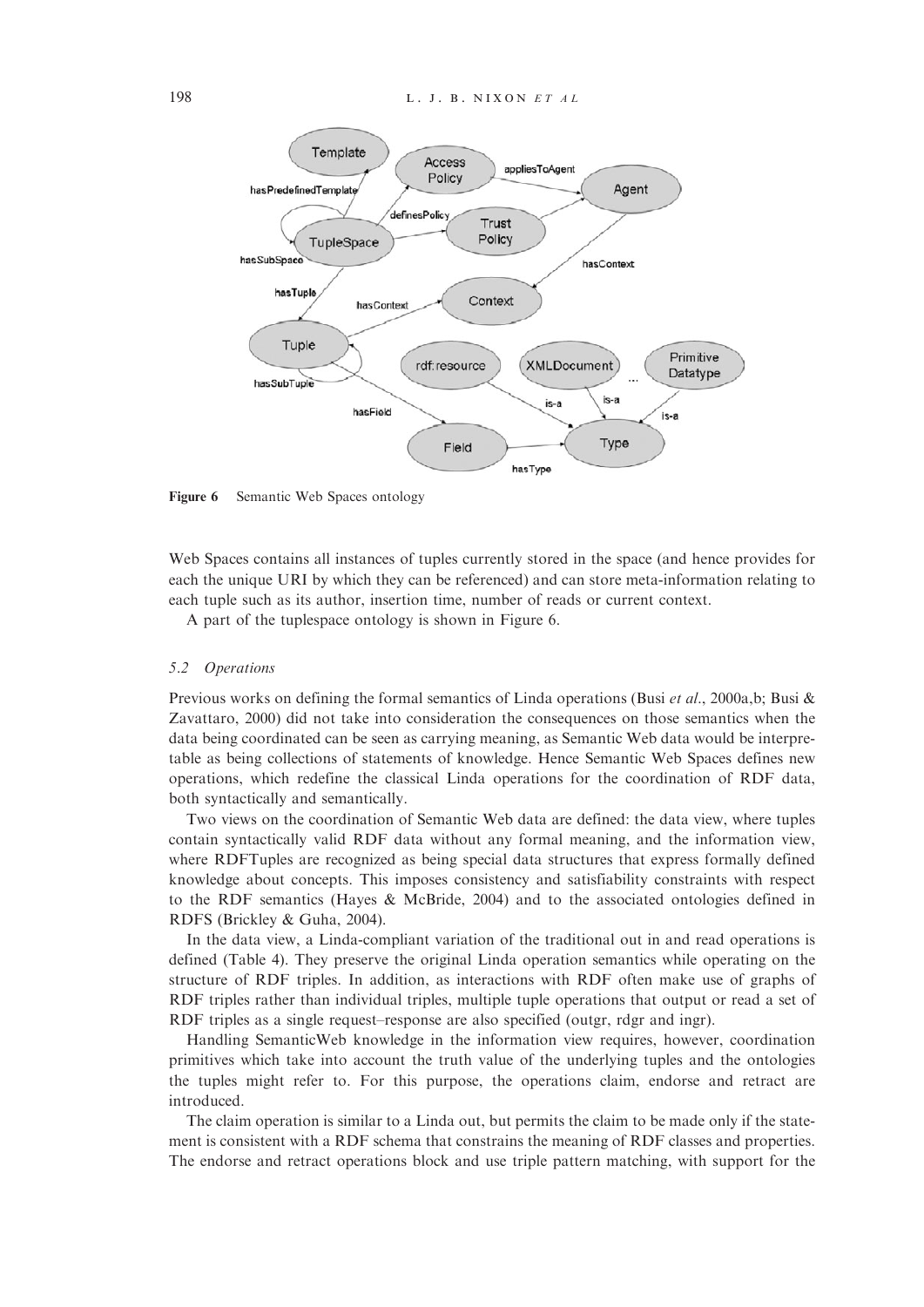|                                               | Data view                                                                                                                                                  |
|-----------------------------------------------|------------------------------------------------------------------------------------------------------------------------------------------------------------|
| outr: (Statement) $\rightarrow$ boolean       | Insert a new RDF statement to the data view                                                                                                                |
| outgr: (Model) $\rightarrow$ boolean          | Insert a set of RDF statements extracted from a Jena<br>model to the data view                                                                             |
| rdr: (Triple or Node) $\rightarrow$ Statement | Read an RDF statement from the data view of the space<br>using a three-fielded template of the form<br>$(s, p, o)$ or a Node containing a tuple identifier |
| rdgr: (Triple) $\rightarrow$ Model            | As rdr but returns all matches as a Jena model                                                                                                             |
| inr: (Triple or Node) $\rightarrow$ Statement | Destructively read an RDF statement from the data view<br>of the space likewise with a template or tuple identifier                                        |
| ingr: (Triple) $\rightarrow$ Model            | As inr but destructively reads all matched RDF statements<br>from the data view                                                                            |
| Information view                              |                                                                                                                                                            |
| claim: (Statement) $\rightarrow$ boolean      | Assert a RDF statement in the information view of the<br>space if consistent with the RDF Schema                                                           |
| endorse: $(Triple) \rightarrow Subspace$      | Read a RDF statement from the information view of the<br>space                                                                                             |
| excerpt: (Triple) $\rightarrow$ URI           | Read all matching RDF statements by copying them into a<br>context and returning an URI identifying it                                                     |
| retract: (Triple) $\rightarrow$ Subspace      | Deny the truth value of an RDF statement in the<br>information view of the space (retained in the data view)                                               |

Table 4 Coordination model in Semantic Web Spaces

RDF semantics (e.g. subsumption-based on RDF schema information), to match and return an RDF statement in the space, which may also be an inferred statement (i.e. not explicitly claimed in the space). A 'subspace' is returned, that is, a set of triples, as matches may not be expressable in a single statement, as is the case when matching on an RDF collection or container. Additionally, Semantic Web Spaces does not return any statements with blank nodes without providing the statements also that share this blank node. Additionally, retract will remove the matched statements from the space, ignoring inferred statements. While a statement may occur multiple times in the data view, it can only exist (in its own space) once (as a statement is valid regardless of how many times it is stated). However, removal of a statement from the information view does not change the data view, as retraction is interpreted as a falsification of the statement rather than its deletion.

The excerpt operation in particular uses a 'context' in the information view to contain a set of copies of the matched tuples in a private partition of the space (the reference is only passed to the agent excerpting the triples). As a result, contexts explicitly contain inferred tuples, which are only implicit in the information view of the space. This allows agents to construct RDF models and continue interacting with those models without affecting the rest of the space (e.g. destructive reads).

#### 5.3 Prototype

Figure 7 shows the full architecture model for Semantic Web Spaces. From left to right, it can be divided into three major components:

- The publication component deals with I/O mechanisms of the space and the way it organizes the data.
- The retrieval component implements various tuple matching heuristics that are applied to return the results of the agent's queries.
- The security component guarantees the secure execution of the aforementioned activities.

From top to bottom, the architecture contains three layers: the first two layers correspond to the information and data view that was mentioned in the previous section, while the third layer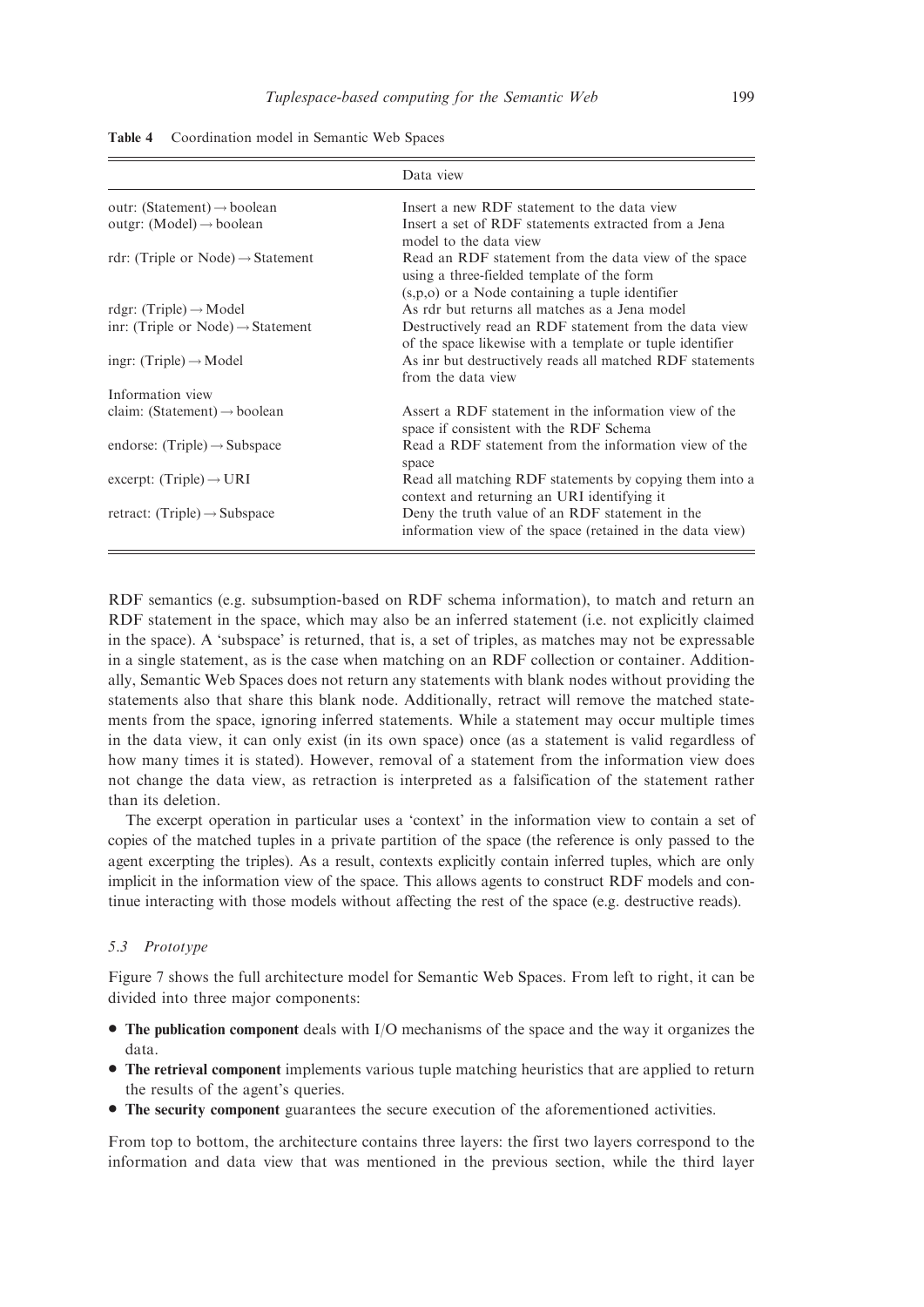

Figure 7 Architecture of a Semantic Web Space

handles the persistent storage of the tuplespace information. Accordingly, from bottom to top, the tuplespace system is concerned with raw data, syntactic virtual data (Linda tuples) and semantic virtual data (RDF tuples).

The publication component describes how the platform communicates with other systems, whether they are Semantic Web clients or storage managers (interfaces to the back-end storage). For each of the three architectural layers the component implements an API, which defines the format of the messages that can be sent to it, the semantics (meaning) of those messages by which the developer can know which response to expect from a certain message and the format of that response. Further on, the component includes methods that seek to optimize the operations on the space through the management of tuples being added, searched for or removed from the space. Subspaces and contexts are forms of partitioning the tuplespace into defined sections, based on data or knowledge content of tuples. The RDMS (Relational Database Management System) mapping is not just a syntactic mapping to the API of the back-end storage; it also optimizes these operations. The meta-model, that is, the tuplespace ontology, organizes the meta-data for the tuplespace so that one can express the structure of the tuplespace and the tuples it contains. The system can access this model to query where certain tuples may be found or allow agents to optimize their messages to the system.

The retrieval component implements the way external templates are matched against the tuplespace data. It is related to query processing (e.g. query resolution and query rewriting) on the tuplespace or on the physical data stores, and can imply the usage of reasoning services in order to enhance the results of pure syntactic data retrieval.

The third component of Semantic Web Spaces is concerned with security and trust. It is accessible to the publication and the retrieval operations. Any operation by an agent on the space may be proofed by security and trust components, whether it is a retrieval operation (which requires matching, e.g. at storage level) or just a tuple addition (which only requires access to the tuplespace through the tuplespace API).

Semantic Web Spaces takes a lightweight approach to implementation to allow for more flexibility in the selection of solutions for different aspects of the implementation and to aim at a minimal system footprint and simplicity/flexibility of code in order to try to maximize efficiency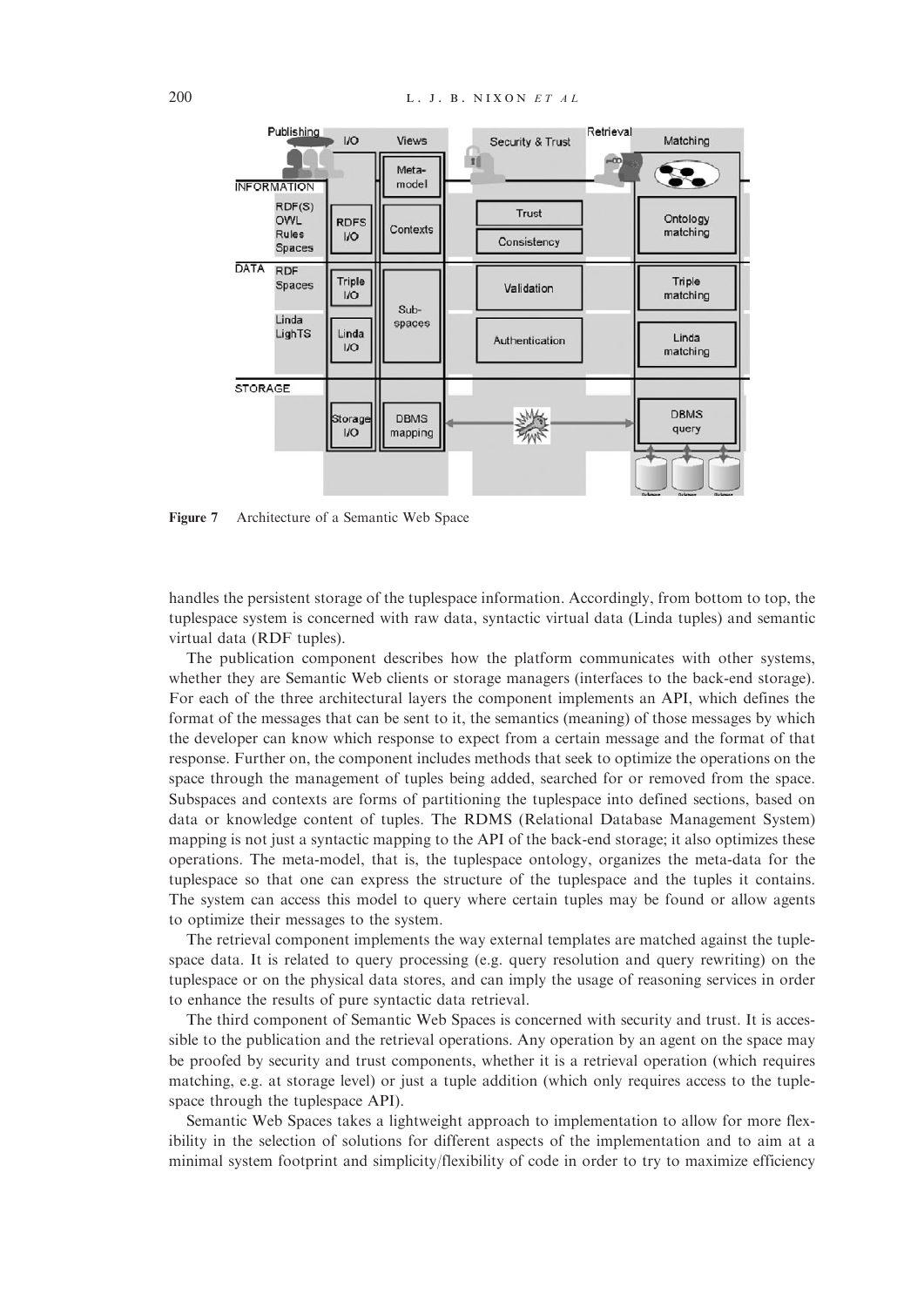and the possibility of later code optimization. It uses the LighTS tuplespace framework (Picco et al., 2005) and extends it for handling the tuples that contain semantic information.

The prototype implements the front- and back-end of the architecture above, but does not yet include support for security and trust. The data view is a Jena RDF model in which all triples are reified (and hence referenceable and duplicable) and there is no inference<sup>19</sup>. The information view is a Jena RDF model with inference, so that it reflects the data view extended by the triples inferrable from its content according to the available RDF schema(s). The TS ontology is a Jena RDF model with the meta-model of the space. To save on accesses, the ontology is not updated after every operation on the space, but temporary models log changes and updates are made after a certain amount of operations. Retrieval is by SPARQL (Prud'hommeaux & Seaborne, 2006) queries generated from the triple patterns of the retrieval operations, which are applied to the appropriate Jena model. Persistent storage is implemented by using the Jena2 support for RDBMS.

The prototypical implementation has demonstrated that an approach based on Linda and tuplespaces can be realized to coordinate between agents communicating on the Semantic Web (i.e. sharing semantic data). A first evaluation (Nixon *et al.*, 2007) has shown that challenges remain in implementing the system in a highly scalable manner. A further open issue is related to the appropriateness of Semantic Web frameworks such as Jena in the context of coordination systems, since such components introduce an overhead in the processing of Semantic Web information that is not required, for example, at the data level of Semantic Web Spaces.

#### 6 sTuples

sTuples (Khushraj et al., 2004) has been developed as part of the pervasive computing work at the Nokia Research Center. Given the particular characteristics of pervasive environments, that is, the heterogeneity and dynamics of multiple clients in the environment, the Semantic Web was seen as a solution to semantic interoperability issues, while tuplespaces were seen as a satisfactory middleware able to provide data persistence, as well as temporal and spatial decoupling and synchronization.

#### 6.1 Conceptual model

sTuples consists of three key extensions to the Linda model:

- Semantic tuples extend the data tuple.
- Tuple template matching is enhanced by using a semantic match on top of object-based matching.
- \* Specialized agents reside on the space and perform user-centric services such as tuple recommendation, task execution and notification.

A semantic tuple is a JavaSpace object tuple that contains a field of type  $DAML + OIL$ Individual (McGuinness et al., 2002). This field contains either a set of statements about an instance of a service, or some data or an URL from which such a set of statements can be retrieved. Semantic tuples can be either data tuples or service tuples, depending on whether they contain the semantic information provided by a service/agent or are advertising an available service (such as controlling a light or the volume of a television set). Both categories can be further refined in an ontology of semantic tuple types.

A semantic tuple manager is in charge of managing all interactions in the space concerning semantic tuples (i.e. insertion, reading and removal). When a semantic tuple is added to the space, the  $DAML + OIL$  statements it contains are extracted and asserted in the space's own knowledge base. The system checks that the statements are valid, and that the knowledge base remains consistent. Likewise, when a semantic tuple is removed from the space, the statements that it contains are retracted from the knowledge base.

<sup>19</sup> [http://jena.sourceforge.net.](http://jena.sourceforge.net)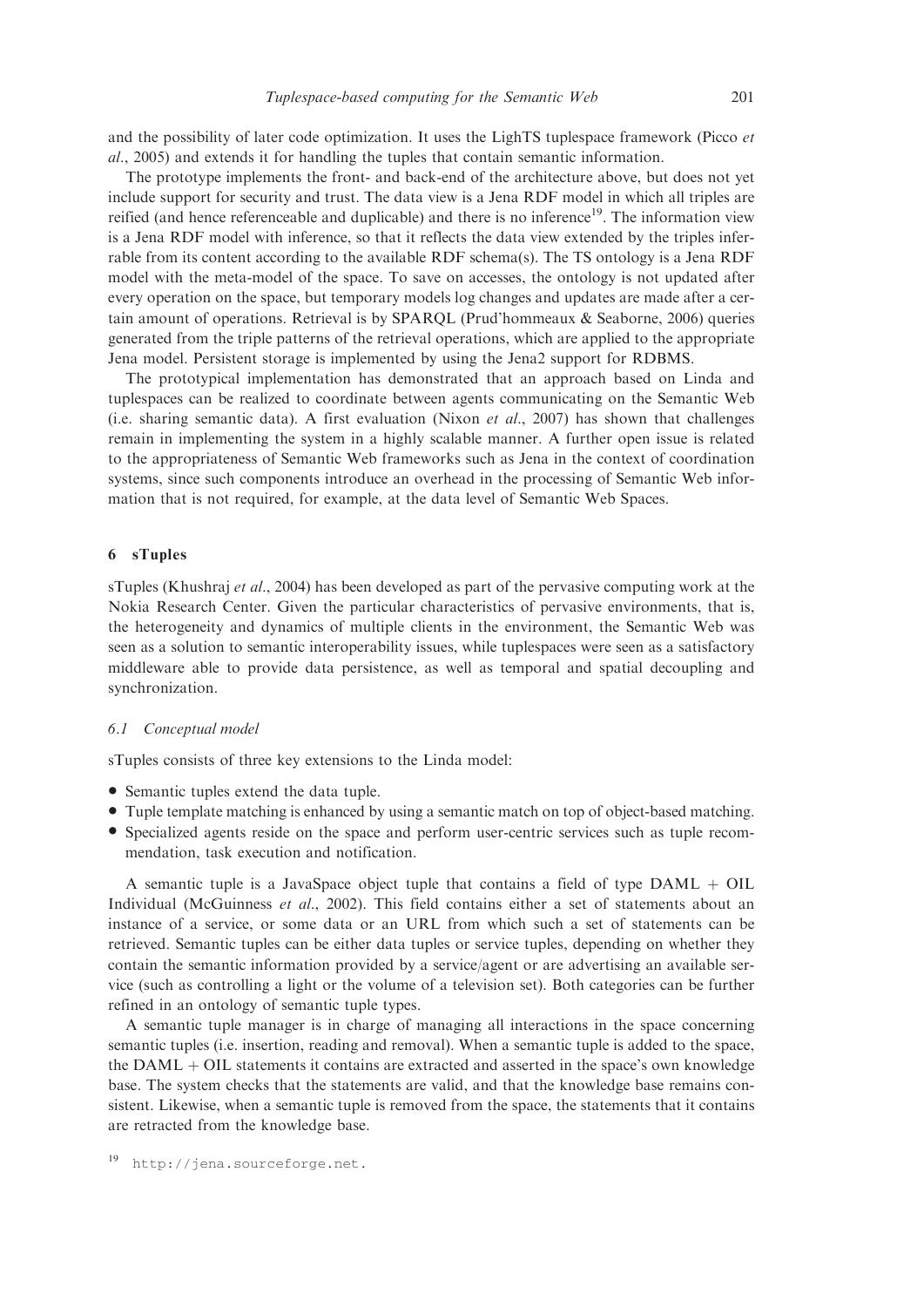# 202  $L, J, B, NIXONETAL$

A semantic tuple matcher carries out the matching of templates to semantic tuples. Reasoning capabilities are provided by RACER, a Description Logics reasoner (Haarslev & Möller, 2001). A semantic tuple template, unlike the usual Linda approach of actual and wildcard values, is a semantic tuple whose  $DAML + OIL$  individual-typed field draws upon a dedicated 'TupleTemplate' ontology. A set of statements using this ontology can be interpreted by the matcher as a semantic query upon the statements in the space's local knowledge base. However, due to the increased complexity of different DL-based queries, the matcher performs its matching through a series of steps of increasing complexity.

- (1) The statements are validated against the TupleTemplate ontology so that invalid queries are immediately rejected.
- (2) The candidate semantic tuples are selected by matching their tuple type (e.g. Light-Service as a subclass of ServiceTuple) against the value of the hasTupleCategory property in the query.
- (3) RACER reasons over the set of candidate tuples so that inferable facts can be available (e.g. all classes that an individual belongs to through subsumption).
- (4) The tuple template contains different TupleFields, which express desired or undesired field types and values. An exact match occurs when a semantic tuple is found, which contains all desired tuple fields (in terms of the expressed type and possibly value) and does not contain any undesired tuple fields.
- (5) If there were no matches and subsumption matching was requested in the tuple template, then the subsumption of field types is also taken into consideration in searching for a match.
- (6) If there were no matches and plugged-in matching was requested in the tuple template, then plugged-in tuples will be matched too.
- (7) Otherwise, there are no matches and no tuple is returned.

Matching tuples will be weighted based on the degree to which they match the template. The matched tuple with the highest weight is selected to be returned to the client.

#### 6.2 Agents

Specialized agents reside in the space and offer added functionality to the user by abstracting typical user functionality needs and hence simplifying client interactions. In general, clients continue to interact with the Service Managers, which mediates between the clients and the available services in the network. New services register themselves in the system by passing a Service Tuple instance to the manager containing a service identifier, the  $DAML + OIL$  instance describing the service, a free text description, a service icon, a limit of the number of threads the service can support, a lease (specifying the duration the service remains active) and a location dependency indicator. Likewise, data from clients or services are passed as Data Tuple instances to the manager and contain a unique identifier for the tuple producer, a  $DAML + OIL$  instance containing the data to be shared and a list of subscribers to that object. The Service Managers are arranged in a tree-like hierarchy, and each has its own space and specialized agents.

The Tuple Recommender Agent allows a client to register its interests with a Service Manager using a pre-defined preferences ontology. The agent can monitor the space for any services or data that match the interests of the client. If no matches are found at the time of the request, a notification request is registered with the space for a specified time period for any matching tuples that may be added to the space.

The task execution agent acts as a proxy for the user. The client registers tasks with the manager, using a dedicated task ontology. Matching service tuples are retrieved and subscribed to, and commands are sent to the service as specified in the task ontology instance (e.g. switching a light on or off). The service response can also be captured (if specified in the task ontology instance) to be returned to the client or passed to another service (in the case of composite tasks).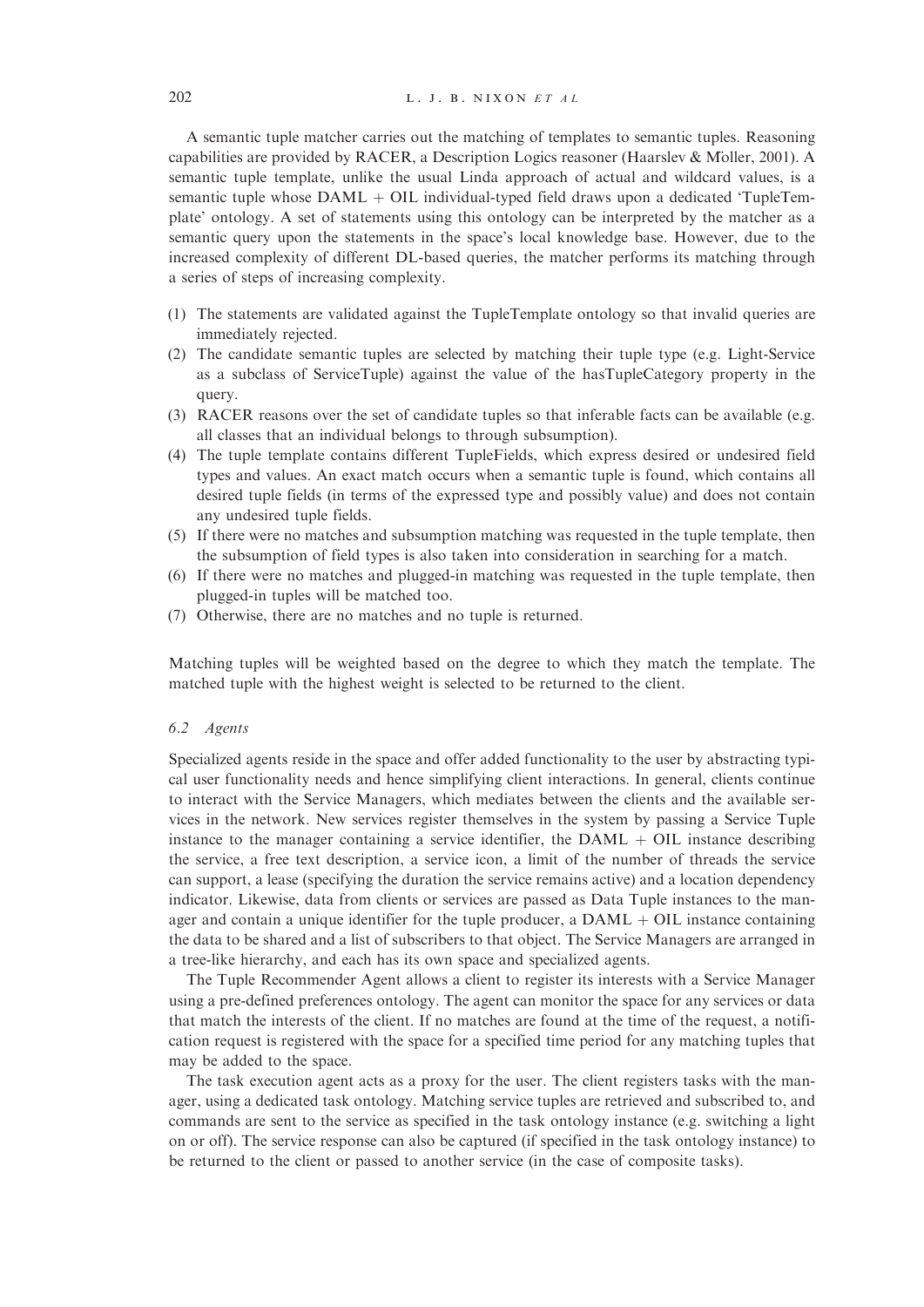A publish-subscribe agent dynamically delivers data to users that have subscribed to it. A data tuple is written to the space that is meant to be shared by multiple clients. A client requests data tuples of a particular type by using the tuple template ontology. The agent will find a matching data tuple and add the requester to the tuple field containing the list of subscribed users.

# 6.3 Prototype

sTuples was built as an extension of Sun's JavaSpaces, which provides a centralized server and already extends the classical tuplespace model with field and tuple typing (based on Java's object-oriented model), Java objects as tuple contents, object-based polymorphic matching, transactional security and a publish-subscribe mechanism. A generic SemanticTuple interface extends the JavaSpaces Entry interface. RACER is used as a reasoner, which also supports the publishsubscribe mechanism.

It is also integrated with the Vigil framework for realizing 'Smart Home' scenarios in which mobile clients access home devices such as lights and consumer electronics over low-bandwidth wireless networks. Vigil provides distributed trust, access control and authentication services in the pervasive computing environment.

#### 7 Comparative study

In this section we perform a comparative study of the semantic tuplespace proposals presented in the previous sections on the basis of a pre-defined classification framework. The framework has been compiled by the authors of the article according to their expertise in the two fields of research, which are relevant for the state-of-the-art survey—Linda-based coordination systems and the Semantic Web—complemented by a comprehensive literature survey (Omicini et al., 2001; Johanson & Fox, 2004; Wells *et al.*, 2004). The classification dimensions can be divided into two categories. The first dimension aims at situating the analyzed approach within the general field of coordination middleware. The second dimension is concerned with aspects that are typical for the Web, the Semantic Web and semantics-aware information systems. In the following, we elaborate on each classification dimension.

#### 7.1 Part I—Linda-based coordination systems

Type of the approach: Whether the proposal is an extension of the original **tuplespace technology** or if it rather applies this technology in a particular application setting, thus being a tuplespacebased technology.

Scope of the approach: A list of possibly overlapping application areas the proposal is targeted at. Examples in this category include the Web, distributed systems, mobile systems, knowledge management.

Communication/coordination model: Information about the way agents interact with the tuplespace. Examples of possible communication models are Linda, publish-subscribe, message queues. Extensions of the communication/coordination model: The types of extensions from the original communication model, which are available in the surveyed system. Examples for the Linda communication model include copy-collect, tuple expiration, notification, ordering, clustering or various heuristics to perform template matching.

Tuplespace model: An account of the way tuples are organized in tuplespaces. We encounter several types of tuplespaces in the Linda literature, for example, plain tuplespaces, nested tuplespaces, tuplespaces organized hierarchically, scopes.

Tuple model: A description of the way data are organized as tuples. This includes the number of allowed fields and the data types that are permitted as tuple field values: primitive data types such as integer, strings or floats, arbitrary Java objects, URIs, DOM objects, XML documents.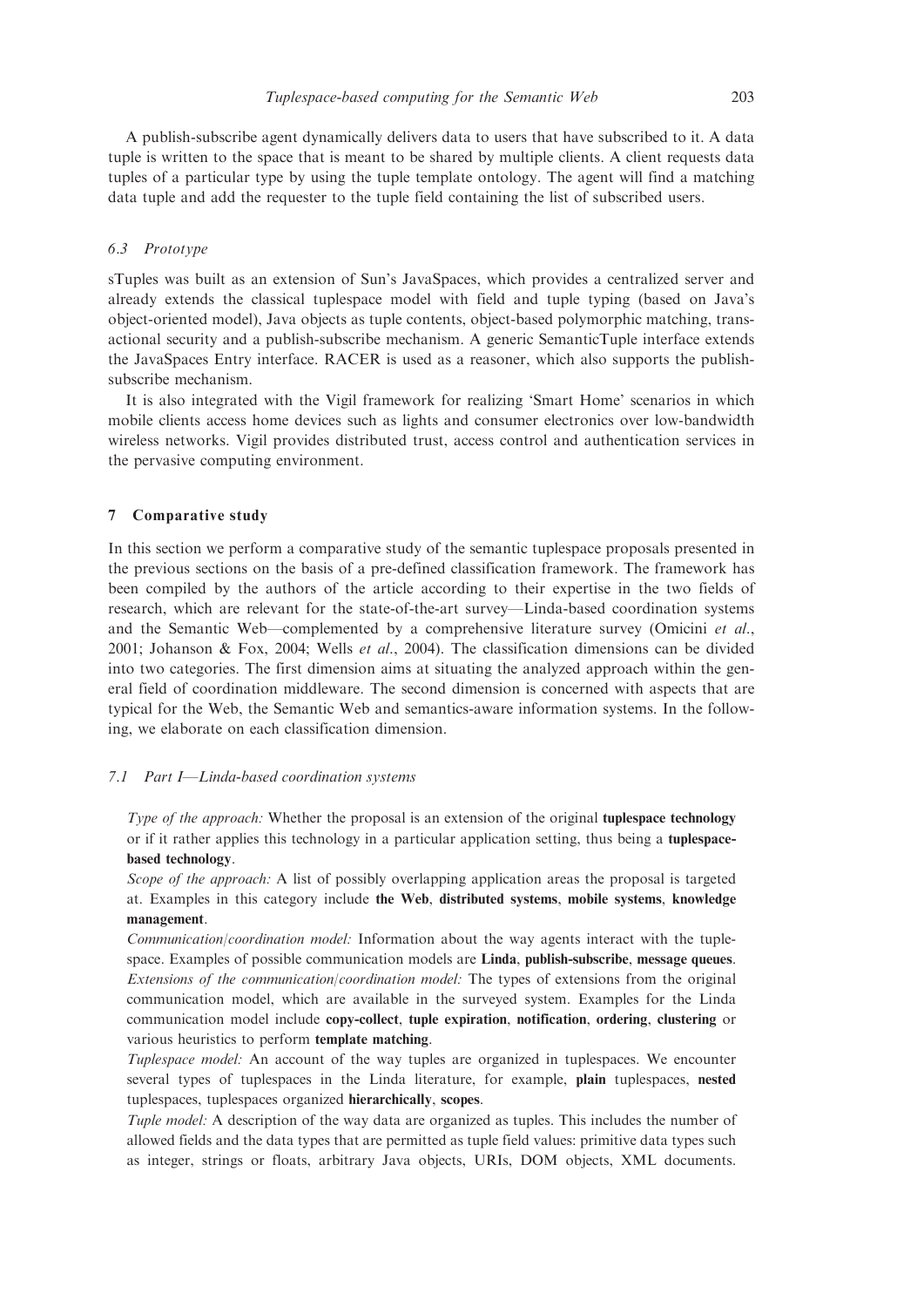Further on, tuples may contain further tuples, a model that is referred to as nested tuples.

Distribution: Whether the tuplespace data are distributed over multiple Linda kernels or implemented on a single server.

Replication: Whether the data can be replicated over multiple distributed spaces or it is stored in one space at a point in time.

Implementation: Information about the implementation platform(s), the development architecture, the implementation language(s), etc.

#### 7.2 Part II—Semantic Web:

Resource identification: Whether and to which extent the semantic tuplespace system provides support for the identification of resources. From a Web point of view, the use of URIs would be the most obvious approach.

Addressability of spaces: The means applied to address multiple spaces if available. On the Web, domains are addressed by unique identifiers; a particular space can hence be seen as a particular domain. Note that in this context Internet domains, and hence spaces, are treated just like any other Web resource.

SemanticWeb languages: The languages that are supported by the semantic tuplespace system at tuple model level. Examples include typical Semantic Web knowledge representation languages such as RDF(S), OWL, SWRL.

Reasoning: To which extent and in which form the system provides support or makes use of reasoning services.

Validity and consistency: Support for validity and consistency checking of the semantic data stored and managed by the system at global and local scale.

Semantic matching: Support for reasoning-enabled matching on asserted or inferred tuple data. The most obvious example in this category includes the usage of subsumption reasoning on application-specific type systems.

Semantic clustering: Support for distribution strategies on a semantic basis. In this case the meaning of the data, which are structured using formal ontologies, can be used to derive new rules for clustering and distributing the tuplespace among multiple kernels.

Table 5 summarizes the results of the comparison according to the classification framework above.

In the remainder of this section, we discuss the most important aspects of this comparative study.

With respect to the underlying tuple and tuplespace models, the lowest common denominator of the analyzed semantic tuplespace platforms is the support of new tuple types encapsulating the data formalized using Semantic Web languages. Except for the sTuples proposal, which focuses on  $DAML + OIL$ , the remaining three tuplespace approaches foresee a certain level of support for RDF data. Semantic Web Spaces and CSpaces provide first ideas with respect to RDFS, OWL and SWRL support. Usually, tuples are extended with an identification mechanism. CSpaces, TSC and Semantic Web Spaces also suggest a means to attach provenance information to individual (or sets of) tuples; however, they resort to slightly different interpretations of the provenance concept. In CSpaces, the meta-data are an integral part of the tuple model, while the other approaches extend this concept by proposing a meta-model for capturing various types of information about a space, its contents and the agents interacting with it. CSpaces and TSC introduce versioning information to the classical tuple notion, and the unique identifier of the creator of the tuple for trust purposes. Versioning is out of the central focus of Semantic Web Spaces and sTuples. As a conclusion, CSpaces relies on a more complex data model that addresses many of the requirements specified by sTuples, TSC and Semantic Web Spaces. The other approaches take into account these requirements; however, they do not embed all the corresponding information at the data model level. Semantic Web Spaces, for instance, rely on a very simple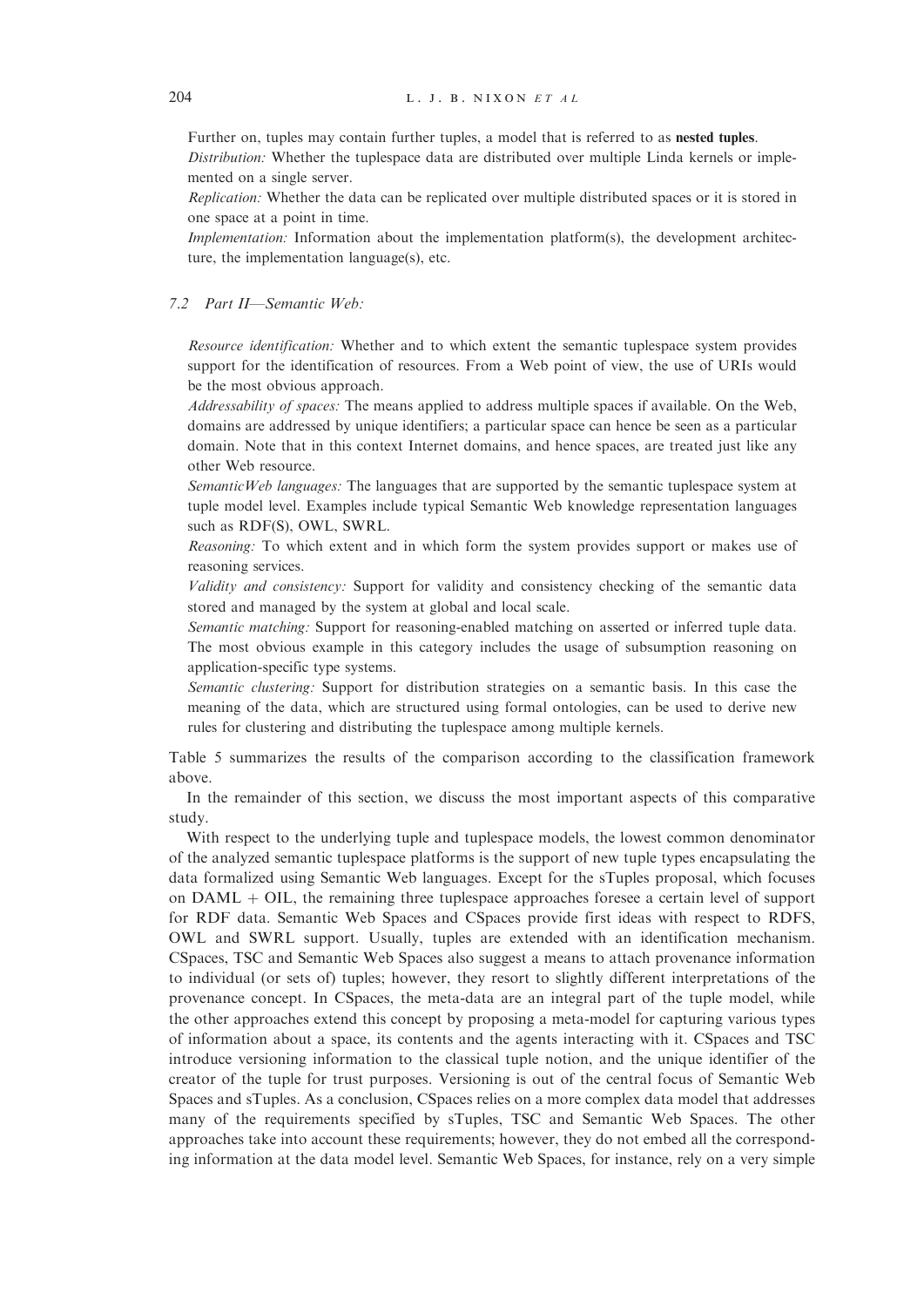|                                                           | TSC                                                          | CSpaces                                                                                                                                                  | <b>SWS</b>                                                                           | sTuples                                                                |
|-----------------------------------------------------------|--------------------------------------------------------------|----------------------------------------------------------------------------------------------------------------------------------------------------------|--------------------------------------------------------------------------------------|------------------------------------------------------------------------|
| Linda-based coordination<br>systems                       |                                                              |                                                                                                                                                          |                                                                                      |                                                                        |
| Type of approach                                          | Tuplespace technology                                        | Tuplespace-based technology                                                                                                                              | Tuplespace technology                                                                | Tuplespace-based technology                                            |
| Scope of approach                                         | Semantic Web service                                         | Distributed knowledge<br>management                                                                                                                      | Semantic Web                                                                         | Mobile systems                                                         |
| coordination model<br>Communication/                      | Linda, publish subscribe                                     | Publish subscribe                                                                                                                                        | Linda                                                                                | Publish subscribe                                                      |
| coordination model<br>Extensions of the<br>communication/ | Notifications, transactions                                  | Multiple read and write<br>transactions                                                                                                                  | Data vs. semantic level                                                              |                                                                        |
| Tuplespace model                                          | Multiple independent spaces                                  | DAG configuration of<br>interconnected spaces                                                                                                            | Disjoint, nested spaces and<br>temporary contexts                                    | Centralized space                                                      |
| Tuple model                                               | Named graphs                                                 | data units associated with IDs,<br>Fixed tuple format of arbitrary<br>information and containing<br>versioning and meta-data<br>references to spaces and | Nested tuples, triples                                                               | ServiceTuples and DataTuples<br>$containing$ $DAML + OIL$<br>instances |
| Distribution                                              | on top<br>of CORSO and JavaSpaces<br>Super peer architecture | Super peer architecture<br>interpreting semantics                                                                                                        | Self-organized, distributed<br>architecture, ontological<br>description of the space | Centralized architecture based<br>on JavaSpaces                        |

Table 5 Comparison of the approaches Table 5 Comparison of the approaches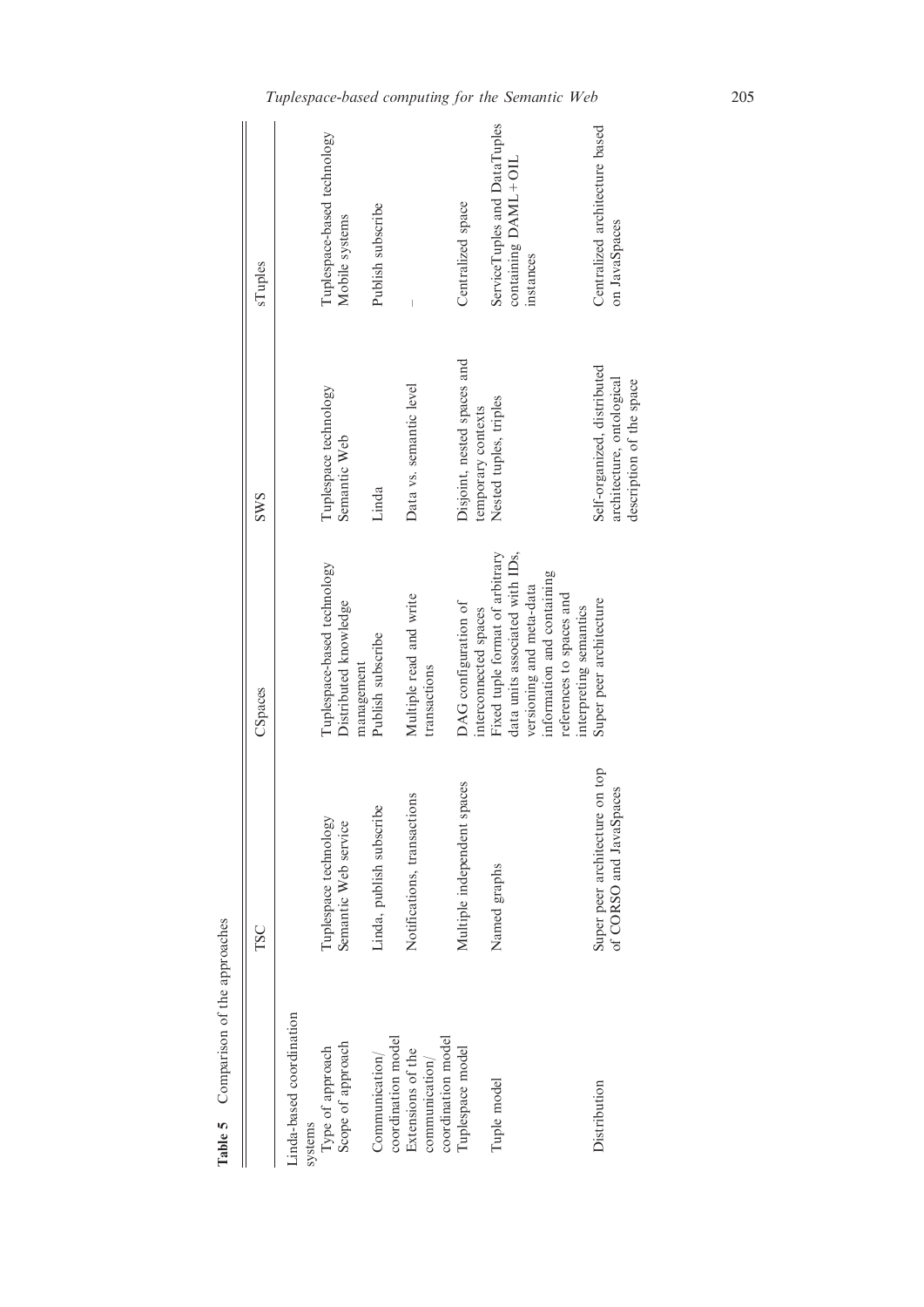| Table 5 Continued              |                                                |                                                                                   |                                                                                                |                                             |
|--------------------------------|------------------------------------------------|-----------------------------------------------------------------------------------|------------------------------------------------------------------------------------------------|---------------------------------------------|
|                                | TSC                                            | CSpaces                                                                           | <b>SWS</b>                                                                                     | sTuples                                     |
| Replication                    | Eager replication provided<br>through CORSO    |                                                                                   |                                                                                                |                                             |
| Implementation<br>Semantic Web | Java                                           | Java                                                                              | Java                                                                                           | Java                                        |
| Resource identification        | URI of named graphs                            | Data units identified by global<br>system IDs                                     | URIs defined in the tuplespace<br>ontology                                                     | Object IDs provided through<br>JavaSpaces   |
| Addressability of spaces       | URIs                                           | Global system IDs                                                                 | URIs defined through the                                                                       | Not applicable                              |
| Semantic Web languages         | <b>RDF</b>                                     | Language-independent, up to<br>FOL                                                | RDF(S), extendable to OWL,<br>tuplespace ontology<br>SWRL                                      | $DAML+OIL$                                  |
| Reasoning                      |                                                | Used for query answering,<br>query rewriting and                                  | matching methods and to<br>Used to define semantic                                             | Used to define semantic<br>matching methods |
| Validity and consistency       |                                                | syntactic validation services<br>Consistency checking and<br>consistency checking | validate the contents of spaces<br>Against ontologies and using<br>conventional validators for |                                             |
| Semantic matching              | Graph pattern templates and<br>N3QL resolution | Matching based on query<br>engines                                                | Subsumption-based matching<br><b>RDF</b>                                                       | Subsumption-based matching                  |
| Semantic clustering            |                                                |                                                                                   | Extendable to self-                                                                            |                                             |
|                                |                                                |                                                                                   | organization supported by<br>tuplespace ontology                                               |                                             |

# 206 L. J. B. NIXON ET AL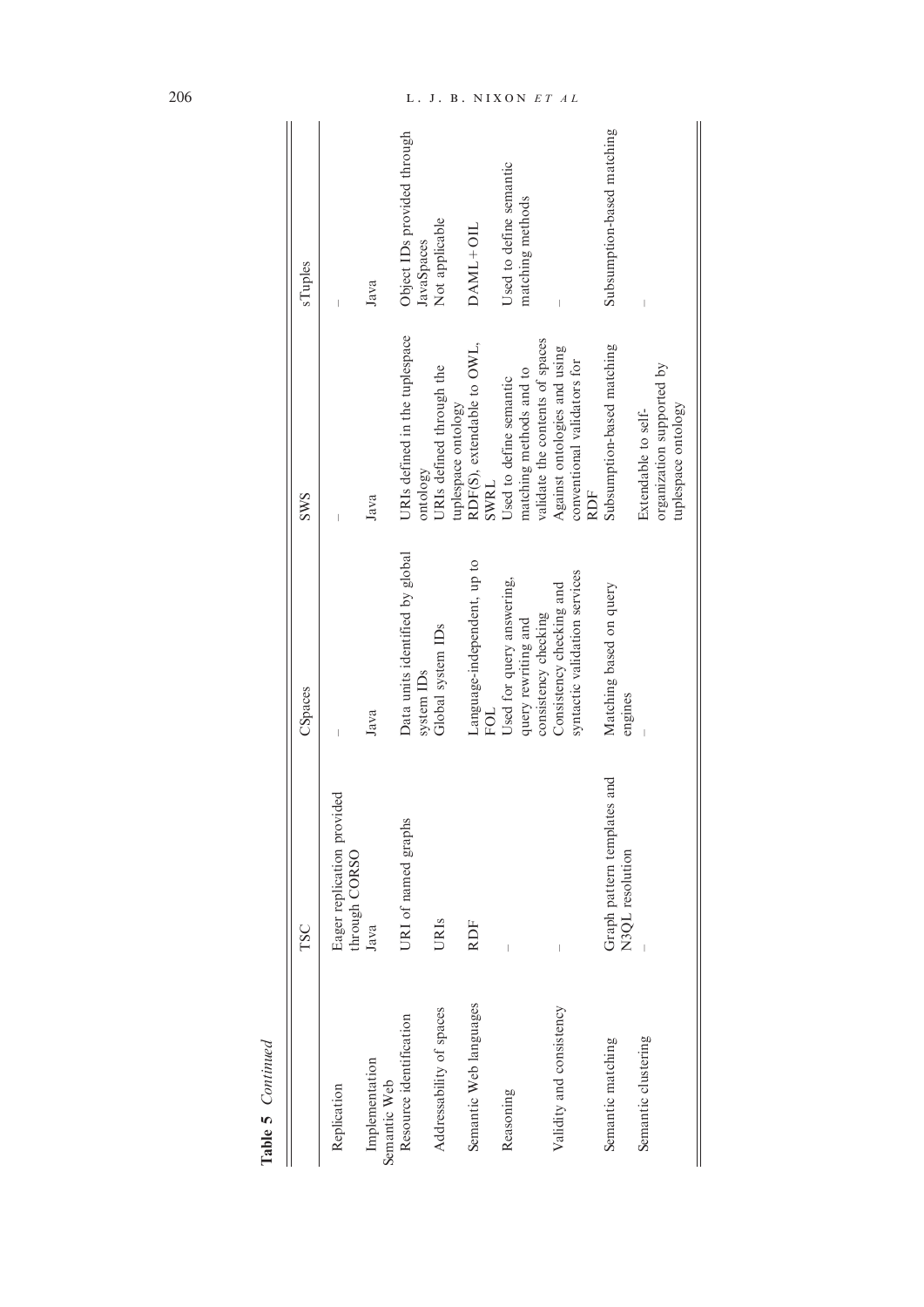data model and handle provenance and identification issues with the help of a tuplespace ontology, while sTuples uses the object identification mechanism delivered with JavaSpaces. TSC uses quads as primary data unit, hence encapsulating data and identification information in one object.

Further on, Semantic Web Spaces, CSpaces and TSC define an additional layer on top of the data model. In the case of Semantic Web Spaces, this is called information view and visualizes tuples as RDF graphs. For CSpaces, tuples are logically grouped in knowledge containers that store a logical theory, the relations (mappings) with other logical theories (other CSpaces), relations with real-world objects (annotations), security and trust information, and a meta-data characterization of the CSpace itself. Such meta-data are considered with minor variations in each of the aforementioned approaches, which recommend the usage of ontologies as a basis for its modelling and formalization. However, only Semantic Web Spaces and TSC currently provide specifications of such a tuplespace ontology.

The tuplespace model is explicitly taken into consideration in three of the presented approaches (TSC, Semantic Web Spaces and CSpaces). TSC and CSpaces explicitly include the notion of several independent tuplespaces, although in the case of CSpaces, the spaces that have domain dependencies are interconnected by mapping rules. Semantic Web Spaces, on the other hand, mention one global space that can be partitioned using the notion of contexts.

The communication/coordination model underlying the four approaches is based on Linda or the publish-subscribe paradigm. In addition, all proposals take into account the advantage of Semantic Web technologies to improve the matching abilities of retrieval operations. However, only Semantic Web Spaces distinguish between operations at data syntax level and semantic level. The former group of operations guarantees backward compatibility with classical Linda applications. sTuples and CSpaces use publish-subscribe as the underlying communication paradigm. This model has been already considered in commercial implementations of tuplespace computing like TSpaces and JavaSpaces to one of the major limitations of Linda-based computing: the flowcoupling of consumer applications. In addition, the combination of tuplespace computing and publish-subscribe improves the latter, avoiding the event-storm problem. CSpaces introduces atomic multiple read and write operations to deal with the particularities of information retrieval on the Semantic Web, as information items published and consumed by semantic applications tend to contain multiple RDF triples, which hence need to be written or read from the space within one operation. Atomicity of operations is also the main motivation for extending the Linda communication model into transactions, as it is the case in TSC. Further on, similar to CSpaces, which are based on publish-subscribe, TSC uses notifications as a means to decouple the flow of semantic applications accessing the space.

From an architectural point of view, the envisioned systems are designed to rely on decentralized models. While sTuples resorts to the centralized architecture underlying JavaSpaces, the remaining approaches foresee an architectural model supporting decentralization while converging in terms of requirements like scalability. TSC follows REST principles, and CSpaces induce decentralization and self-organization by means of P2P ideas, while Semantic Web Spaces aim at tackling these issues using intelligent distribution strategies [e.g. self-organization on swarm intelligence principles (Tolksdorf & Menezes, 2003)]. The four surveyed systems have been prototypically implemented in Java.

Aspects such as distribution and replication remain to be further investigated in the field of semantic tuplespace computing. Though the need for adequate strategies is acknowledged in the context of the TSC, CSpaces and SemanticWeb Spaces, all of them being targeted at open, dynamic environments such as the Web, the proposals consider them only marginally. Further research is also needed with respect to the question of how semantic technologies can enrich the traditional techniques employed to solve these issues.

#### 8 Conclusions and outlook

The survey that has been conducted indicates the increased interest in taking Linda-like approaches to communication and coordination as a means to propel the simplification of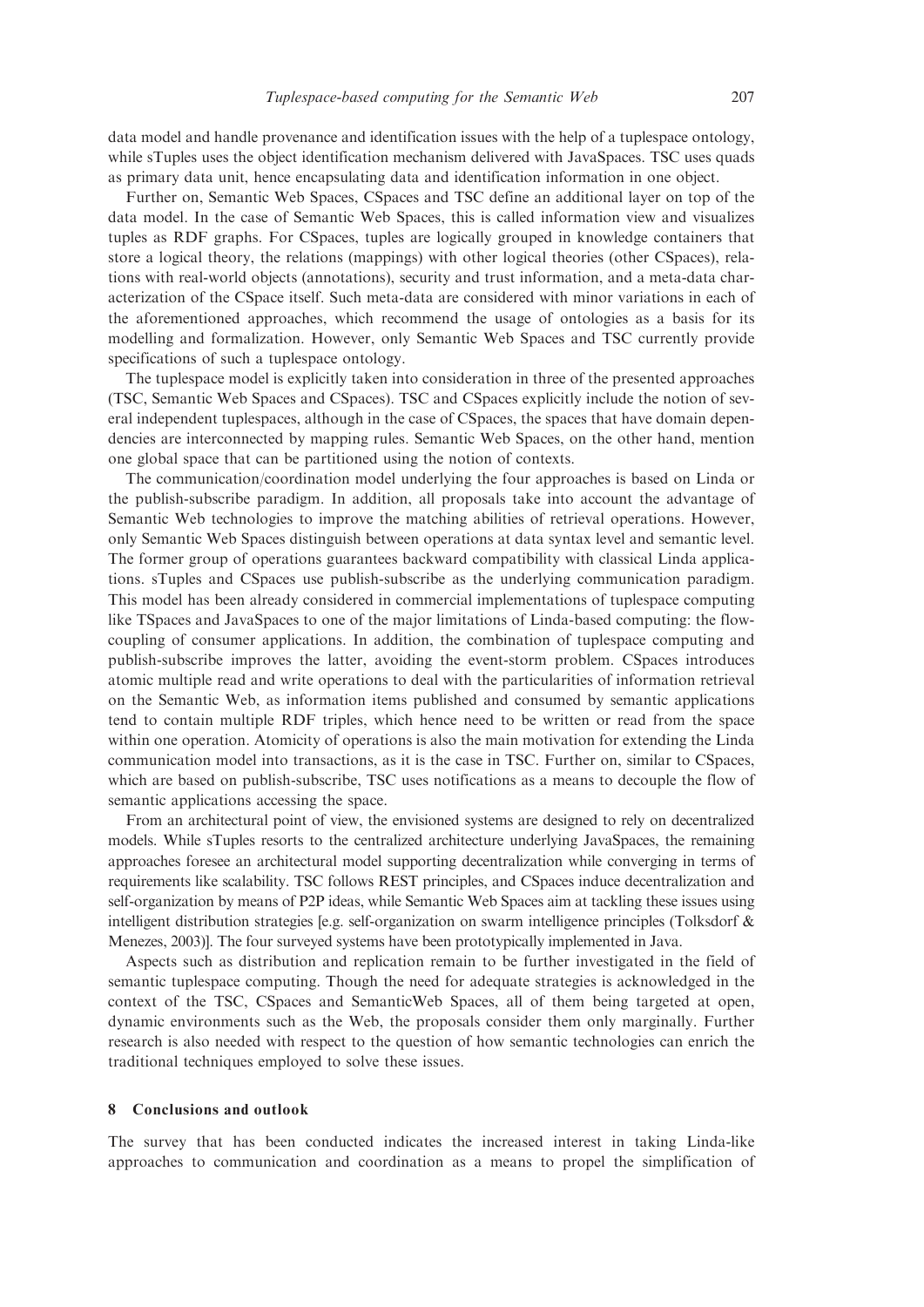large-scale, open and distributed systems. All four approaches intend to demonstrate the benefits of using a shared information space as an alternative to traditional coordination middleware, often based on the message-based paradigm. The application areas of the surveyed systems are diverse; the reasons for deploying tuplespace technology remain, however, the same, the simplification of interaction patterns and implementation of large-scale heterogeneous complex systems.

Existing Linda tuplespace implementations have already provided evidence that the original Linda concept does not fully comply with the increased complexity of current large-scale application environments. This can be already observed, for example, in the scope of systems such as JavaSpaces or TSpaces. Some important technological updates introduced by these implementations include notifications through publish-subscribe support, support for transactions, layered or nested spaces instead of single servers, and more expressive tuple fields and matching algorithms. The semantic tuplespace implementations surveyed here include additionally the application of Semantic Web languages like RDF, RDFS or OWL, as well as the enhancement of the available template matching algorithms with Semantic Web–specific query languages and reasoning.

Some initial specifications and prototypes of these implementations have been evaluated and compared in the previous chapter, and we now highlight several open issues in systems and research challenges for the future. We conclude with a brief summary of the potential for this emerging research area and of the findings of this first analysis of the start-of-the-art.

#### 8.1 Open issues and research challenges

The analysis makes clear that aspects like data distribution and replication still require further investigation, and that semantics-aware tuples and template matching are not enough to realize a feasible Web-scale semantic middleware. The four approaches acknowledge the need for enhanced replication and caching algorithms for a successful application of semantic tuplespaces in open, distributed systems; however, they do not yet consider these issues to a satisfactory extent.

We therefore expect future research to concentrate on such mechanisms in order to address the significant challenges of distribution and scalability, which are the key problems in dynamic largescale systems like the World Wide Web or pervasive computing environments. Semantic clustering of data, organization of spaces according to the internal structures of data and the joint usage of local and global spaces are possible starting points for the future extensions to existing semantic tuplespaces. Some of these ideas were already materialized in the presented projects or at least marginally considered, but not yet implemented. We thus expect that upcoming work will take up these ideas, and that solutions for the mentioned distribution and scalability issues will be developed around them.

The strength of semantic tuplespaces is the natural and integrated link to the languages and tools of the Semantic Web. The presented approaches make first steps into this direction; however, it is also obvious that further work is required to fully enable the Semantic Web within tuplespace environments. Moreover, the future of the Semantic Web is seen in the integration of rule languages with the currently available W3C recommendations RDF(S) and OWL. Such complex knowledge representation formalisms and the associated sophisticated reasoning services they enable are still missing from the surveyed approaches.

Support for more expressive knowledge representation languages would form the basis for more powerful means to formally define meta-information about spaces for the usage of such meta-models to configure and optimize the management of the middleware. TSC and Semantic Web Spaces already propose tuplespace ontologies to capture and manage the available application data and the space hierarchies. Semantic middleware management is seen to be one of the major advantages of semantic tuplespaces compared to traditional space frameworks, as it provides advanced means for data and infrastructure handling, which directly influence and likely improve the necessary distribution and scalability measures.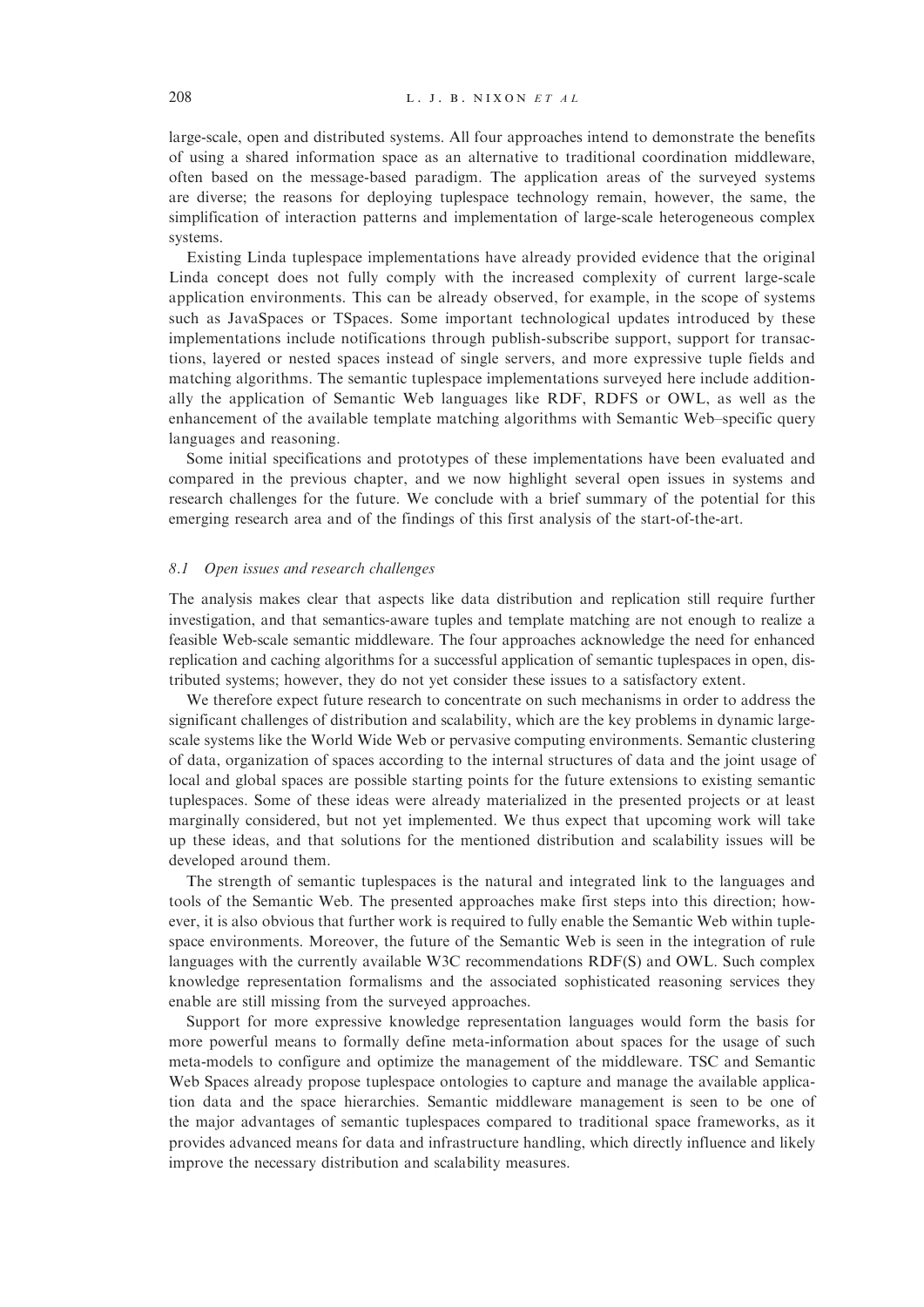### 8.2 Research area potential

The application fields and use cases of the presented semantic tuplespaces already reveal some of the many expected areas of interest for this novel technology. In particular, the sTuples project shows that semantic tuplespaces are not only to be applied to the Semantic Web or Semantic Web services but also to many other areas—if not all—where distributed, heterogeneous and autonomous agents interact in open large-scale systems. In the particular case of sTuples, the space was installed to improve a smart home installation, that is, a pervasive computing application, where many collaborative agents share information in order to improve the user experience.

Besides pervasive computing, and consequently mobile and ubiquitous computing for the same reasons, it also makes sense to look at the enhancement of Grid architectures. In particular in the course of the Semantic Grid, the convergence of the Grid and Semantic Web services, it will be interesting to apply semantic tuplespaces in order to ease the interaction of computation and information services (Shafiq et al., 2006).

In summary, the presented application fields are very diverse, ranging from sharing information on the Semantic Web, or collaboration in knowledge management and pervasive computing to a full-fledged communication and coordination paradigm for Semantic Web services or the Semantic Grid. There, the potential application areas are just as diverse: EAI, eHealth, digital multimedia systems and recommender systems, to only mention a few.

#### 8.3 Summary of findings

This article introduced the novel field of research that is interested in the combination of semantics and tuplespace computing. The emergence of Semantic Web technology in the area of distributed computing—which consequently allows heterogeneous and autonomous agents to interact and collaborate without direct human intervention—reactivated the ideas of tuplespaces in the large. The Linda language introduces the decoupling of processes in various dimensions and hence obvious advantages for large and complex open systems, in particular, as shown in this work, in combination with the Semantic Web:

- Decoupling of agents in time and reference inherited from Linda.
- \* Simplified interaction patterns for complex, distributed systems.
- Ease of implementation through unified and simple interaction primitives.
- Enhanced search algorithms by means of Semantic Web technology.
- \* Data and process mediation to counteract the increasing heterogeneity problems.
- \* Possibility for integrated knowledge management through reasoning support.

We have investigated and analyzed four current semantic tuplespace projects, and identified some open issues and future research challenges on the way to making the vision of the semantic tuplespace paradigm a reality.

First specifications and prototypes of the considered systems indicate a core agreement on some principles to follow for developing semantic tuplespaces, while differences in approach will provide a basis for scientific evaluation and comparison as prototypes are completed and become stable. Already, it has been identified that in particular more work needs to be done to ensure Web scalability and data accessibility (distribution algorithms) in the large, suggesting further research in innovative areas like distributed semantic querying, semantic clustering and self-organizing systems.

We expect that with further development and publication in this area of semantic tuplespace computing, which has already started (Martín-Recuerda, 2006; Fensel et al., 2007; Nixon et al., 2007), we can count on ongoing integration of this research into the Semantic Web architecture as a coordination middleware, particularly for machine-to-machine communication.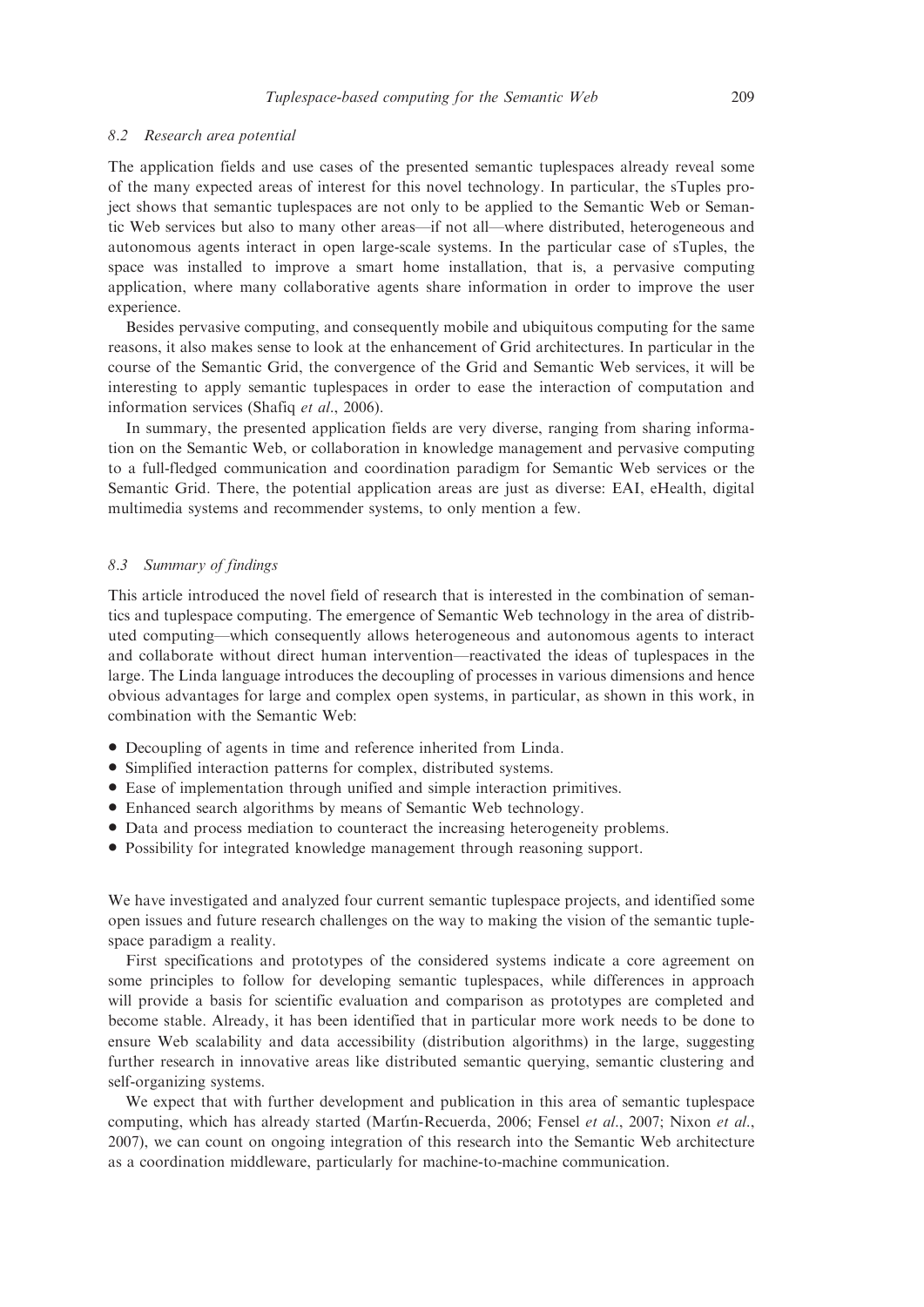#### References

- Baader, F., Calvanese, D., McGuinness, D., Nardi, D. & Patel-Schneider, P. 2003 The Description Logic Handbook: Theory, Implementation and Applications. Cambridge, UK: Cambridge University Press.
- Berners-Lee, T. 2004 N3QL RDF Data Query Language, W3C Design Issues. <http://www.w3.org/> DesignIssues/N3QL.html.
- Berners-Lee, T. 2005 Primer: Getting into RDF & Semantic Web using N3, Website v1.61. [http://www.w3.](http://www.w3) org/2000/10/swap/Primer.html.
- Berners-Lee, T., Hendler, J. & Lassila, O. 2001 The semantic web. Scientific American 284(5), 34–43.
- Bray, T., Hollander, D., Layman, A. & Tobin, R. 2006 Namespaces in XML 1.0, 2nd edn., W3C Recommendation.
- Brickley, D. & Guha, R. 2004 RDF Vocabulary Description Language 1.0: RDF Schema, W3C Recommendation.
- Busi, N., Gorrieri, R. & Zavattaro, G. 2000a Comparing three semantics for Linda-like languages. Theoretical Computer Science 240(1), 49–90.
- Busi, N., Gorrieri, R. & Zavattaro, G. 2000b On the expressiveness of Linda coordination primitives. Information and Computation  $156(1-2)$ , 90-121.
- Busi, N. & Zavattaro, G. 2000 On the expressiveness of event notification in data-driven coordination languages. Lecture Notes in Computer Science 1782, 41–55.
- Cabral, L., Domingue, J., Galizia, S., Gugliotta, A., Norton, B., Tanasescu, V. & Pedrinaci, C. 2006 IRS-III: A broker for semantic web services based applications. In Proceedings of the 5th International Semantic Web Conference. Athens, GA, USA: Springer Verlag, pp. 201–214.
- Cabrera, F., Copeland, G., Freund, T., Klein, J., Langworthy, D., Orchard, D., Shewchuk, J. & Storey, T. 2002 Web Services Coordination (WS-Coordination), <http://msdn.microsoft.com/ws/2002/> 08/WSCoor.
- Cabri, G., Leonardi, L. & Zambonelli, F. 2000 MARS: a programmable coordination architecture for mobile agents. IEEE Internet Computing 4(4), 26–35.
- Carroll, J., Bizer, C., Hayes, P. & Stickler, P. 2005a Named graphs. Journal of Web Semantics 3(4), 247–267.
- Carroll, J., Bizer, C., Hayes, P. & Stickler, P. 2005b Named graphs, provenance and trust. In Proceedings of the 14th International World Wide Web Conference. Chiba, Japan: ACM Press, pp. 613–622.
- Chinnici, R., Moreau, J.-J., Ryman, A. & Weerawarana, S. 2007 Web Services Description Language (WSDL) Version 2.0 Part 1: Core Language, W3C Recommendation.
- Ciancarini, P., Knoche, A., Tolksdorf, R. & Vitali, F. 1996 PageSpace: an architecture to coordinate distributed applications on the web. Computer Networks and ISDN Systems 28(7-11), 941-952.
- Ciancarini, P., Tolksdorf, R. & Zambonelli, F. 2003 Coordination middleware for XML-centric applications. Knowledge Engineering Review 17(4), 389–405.
- de Bruijn, J., Martin-Recuerda, F., Manov, D. & Ehrig, M. 2004 State-of-the-art survey on Ontology Merging and Aligning V1, Project Deliverable d4.2.1, 2004. SEKT project IST-2003-506826. [http://sekt.](http://sekt) semanticweb.org/.
- Euzenat, J. 1995 Building consensual knowledge bases: context and architecture. In Mars, N. (ed.), Building and Sharing Large Knowledge Bases. Amsterdam: IOS Press, pp. 143–155.
- Fensel, D. 2004 Triple-space computing: semantic web services based on persistent publication of information. In Proceedings of the IFIP International Conference on Intelligence in Communication Systems INTELLCOMM 2004. Bangkok, Thailand: Springer-Verlag, pp. 43–53.
- Fensel, D. & Bussler, C. 2002 The web service modeling framework WSMF. Electronic Commerce Research and Applications 1(2), 113–137.
- Fensel, D., Krummenacher, R., Shafiq, O., Kuehn, E., Riemer, J., Ding, Y. & Draxler, B. 2007 TSC—Triple Space Computing. e&i Elektrotechnik und Informationstechnik 124(1/2), 31–38.
- Fielding, R. 2000 Architectural Styles and the Design of Network-based Software Architectures, PhD thesis, University of California, Irvine, California.
- Fikes, R., Hayes, P. & Horrocks, I. 2005 OWL-QL A Language for deductive query answering on the semantic web. Journal of Web Semantics 2(1), 19–29.

Fitting, M. 1996 First-Order Logic and Automated Theorem Proving, New York: Springer-Verlag New York, Inc.

- Freeman, E., Arnold, K. & Hupfer, S. 1999 JavaSpaces Principles, Patterns, and Practice. The Jini Technology Series. Essex, UK: Addison-Wesley Longman Ltd.
- Gelernter, D. 1985 Generative communication in Linda. ACM Transactions on Programming Languages and Systems 7(1), 80–112.
- Gelernter, D. & Carriero, N. 1992 Coordination languages and their significance. Communications of the  $ACM$  35(2), 97–107.
- GigaSpaces(TM) Technologies Ltd. 2002 GigaSpaces Platform—White Paper. [http://www.](http://www) gigaspaces.com/.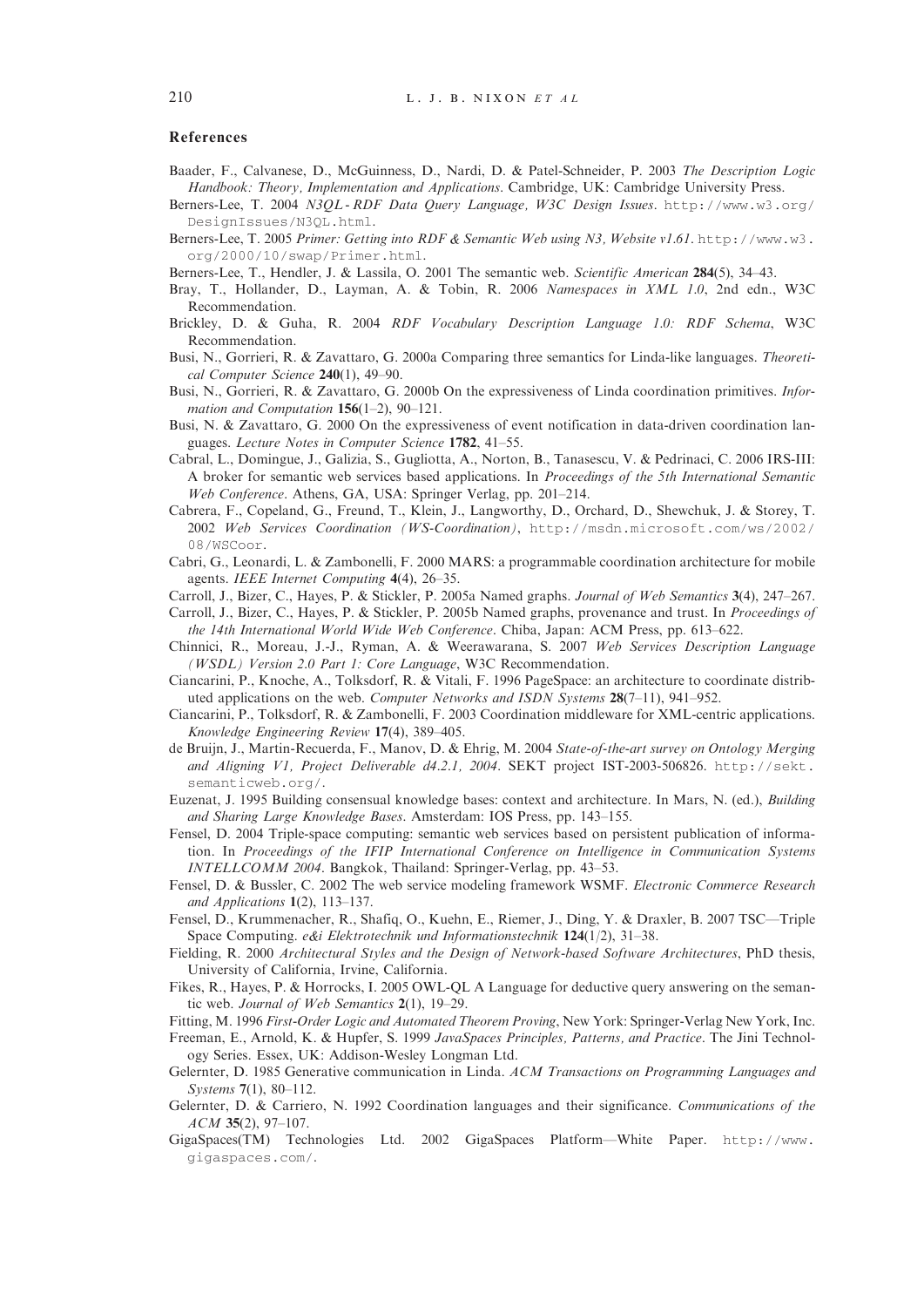- Groot, P., Hitzler, P., Horrocks, I., Motik, B., Stuckenschmidt, J. P. H., Turi, D. & Wache, H. 2005 D2.1.2 Methods for Approximate Reasoning. Knowledge Web Project Deliverable. [http://knowledgeweb.](http://knowledgeweb) semanticweb.org/semanticportal/deliverables/D2.1.2.pdf
- Grosof, B., Horrocks, I., Volz, R. & Decker, S. 2003 Description logic programs: combining logic programs with description logic. In Proceedings of the 12th International World Wide Web Conference. Budapest, Hungary: ACM Press, pp. 48–57.
- Gudgin, M., Hadley, M., Mendelsohn, N., Moreau, J-J., Nielsen, H., Karmarkar, A. & Lafon, Y. 2007 SOAP Version 1.2 Part 1: Messaging Framework (2nd ed.), W3C Recommendation.
- Haarslev, V. & Möller, R. 2001 Description of the RACER system and its applications. In McGuinness, D. L., Goble, C., Möller, R. and Patel-Schneider, P.F (eds), Proceedings of the International Workshop on Description Logics, Aachen, Germany: CEUR Workshop Proceedings, pp. 131–141.
- Harth, A. & Decker, S. 2005 Optimized index structures for querying RDF from the web. In Proceedings of the 3rd Latin American Web Congress. Buenos Aires, Argentina: IEEE Computer Society, pp. 71–80.
- Hayes, P. & McBride, B. 2004 RDF Semantics, W3C Recommendation.
- Hull, R. & Zhou, G. 1996 A framework for supporting data integration using the materialized and virtual approaches. In Proceedings of the ACM SIGMOD '96, Montreal, Canada, pp. 481–492.
- Cheng, J., Gruninger, M., Sriram, R. D. & Law, K. H. 2003 Process specification language for project information exchange. International Journal of Information Technology in Architecture, Engineering and Construction, 1(4), 307–328.
- Johanson, B. & Fox, A. 2004 Extending tuplespaces for coordination in interactive workspaces. Journal of Systems and Software 69(3), 243-266.
- Khushraj, D., Lassila, O. & Finin, T. W. 2004 sTuples: semantic tuple spaces. In Proceedings of the 1st Annual International Conference on Mobile and Ubiquitous Systems: Networking and Services, Boston, MA, USA: IEEE Press, pp. 268–277.
- Klyne, G. & Carroll, J. J. 2004 Resource Description Framework (RDF): Concepts and Abstract Syntax, W3C Recommendation.
- Kotis, K. & Vouros, G. A. 2003 Human centered ontology management with HCONE. In Proceedings of the IJCAI'03, Ontologies and Distributed Systems Workshop, Acapulco, Mexico. CEUR-WS.org/Vol. 71, ISSN 1613-0073. <http://sunsite.informatik.rwth-aachen.de/Publications/CEUR-WS/> Vol-71/
- Krummenacher, R., Ding, Y., Kilgarriff, E., Sapkota, B. & Shafiq, O. 2006 D1.3 Specification of Mediation, Discovery and Data Models for Triple Space Computing, TSC Project Deliverable. [http://tsc.](http://tsc) deri.at/deliverables/D13.html.
- Krummenacher, R., Hepp, M., Polleres, A., Bussler, C. & Fensel, D. 2005 WWW or What is Wrong is with Web Services. In Proceedings of the 3rd European Conference on Web Services. Växjö, Sweden: IEEE Press, pp. 235–243.
- Krummenacher, R., Simperl, E., Nixon, L., Cerizza, D. & Valle, E. D. 2007 Enabling the European Patient Summary Through Triplespaces. In 20th IEEE International Symposium on Computer-based Medical Systems.
- Kühn, E. 2001 Virtual Shared Memory for Distributed Architectures. Commack, NY, USA: Nova Science Publisher.
- Lara, R., Lausen, H., Arroyo, S., de Bruijn, J. & Fensel, D. 2003 Semantic web services: description requirements and current technologies. In Proceedings of the International Workshop on Electronic Commerce, Agents, and Semantic Web Services at ICEC 2003. Pittsburgh, PA, USA.
- Lehman, T., McLaughry, S. & Wyckoff, P. 1999 T spaces: the next wave. In Proceedings of the Hawaii International Conference on System Sciences (HICSS-32). Maui, Hawaii: IEEE Press, p. 8037.
- MacGregor, R. & Ko, I-Y. 2003 Representing contextualized data using semantic web tools. In Proceedings of the 1st International Workshop on Practical and Scalable Semantic Systems, Sanibel Island, FL, USA: CEUR Workshop Proceedings.
- Martin, D., Burstein, M., Hobbs, J., Lassila, O., McDermott, D., McIlraith, S., Narayanan, S., Paolucci, M., Parsia, B., Payne, T. et al. 2004 OWL-S: Semantic Markup for Web Services, W3C Member Submission. <http://www.w3.org/Submission/2004/SUBM-OWL-S-20041122/>.
- Martín-Recuerda, F. 2005 Towards CSpaces: A new perspective for the Semantic Web. In *Proceedings of the* 1st International IFIP/WG12.5 Working Conference on Industrial Applications of Semantic Web. University of Jyväskylä Finland. Berlin Heidelberg, Germany: Springer Verlag.
- Martín-Recuerda, F. 2006 Application Integration Using Conceptual Spaces (CSpaces). In Proceedings 1st Asian Semantic Web Conference. Beijing, China. Berlin Heidelberg, Germany: Springer-Verlag, pp. 300–306.
- Bonifacio, M., Bouquet, P., & Cuel, R. 2002 Knowledge nodes: the building blocks of a distributed approach to knowledge management. Journal of Universal Computer Science 8(6), 652–661.
- McGuinness, D. L., Fikes, R., Hendler, J. & Stein, L. A. 2002  $DAML+OL$ : An Ontology Language for the Semantic Web, IEEE Intelligent Systems 17(5), 72–80.